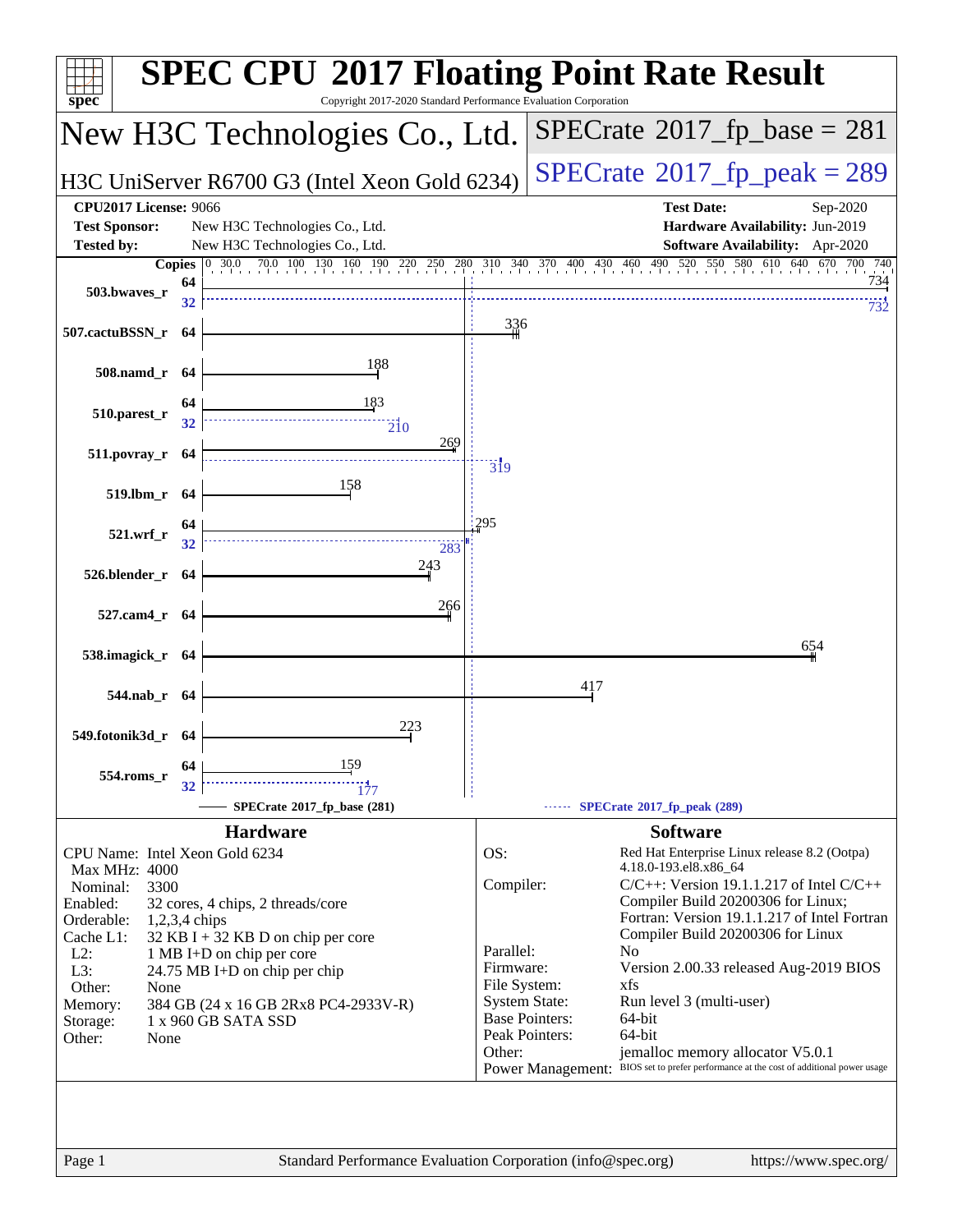|                                                                                                                                                                                                                                                                                                                                                        | $SPECTate@2017_fp\_peak = 289$<br>H3C UniServer R6700 G3 (Intel Xeon Gold 6234) |                                                                  |       |                |       |                      |              |               |                |              |                |              |                                                                           |              |
|--------------------------------------------------------------------------------------------------------------------------------------------------------------------------------------------------------------------------------------------------------------------------------------------------------------------------------------------------------|---------------------------------------------------------------------------------|------------------------------------------------------------------|-------|----------------|-------|----------------------|--------------|---------------|----------------|--------------|----------------|--------------|---------------------------------------------------------------------------|--------------|
| <b>CPU2017 License: 9066</b><br><b>Test Date:</b><br>Sep-2020                                                                                                                                                                                                                                                                                          |                                                                                 |                                                                  |       |                |       |                      |              |               |                |              |                |              |                                                                           |              |
| <b>Test Sponsor:</b><br><b>Tested by:</b>                                                                                                                                                                                                                                                                                                              |                                                                                 | New H3C Technologies Co., Ltd.<br>New H3C Technologies Co., Ltd. |       |                |       |                      |              |               |                |              |                |              | Hardware Availability: Jun-2019<br><b>Software Availability:</b> Apr-2020 |              |
|                                                                                                                                                                                                                                                                                                                                                        |                                                                                 |                                                                  |       |                |       | <b>Results Table</b> |              |               |                |              |                |              |                                                                           |              |
|                                                                                                                                                                                                                                                                                                                                                        |                                                                                 |                                                                  |       | <b>Base</b>    |       |                      |              |               |                |              | <b>Peak</b>    |              |                                                                           |              |
| <b>Benchmark</b>                                                                                                                                                                                                                                                                                                                                       | <b>Copies</b>                                                                   | <b>Seconds</b>                                                   | Ratio | <b>Seconds</b> | Ratio | <b>Seconds</b>       | <b>Ratio</b> | <b>Copies</b> | <b>Seconds</b> | <b>Ratio</b> | <b>Seconds</b> | <b>Ratio</b> | <b>Seconds</b>                                                            | <b>Ratio</b> |
| 503.bwayes r                                                                                                                                                                                                                                                                                                                                           | 64                                                                              | 875                                                              | 734   | 874            | 734   | 875                  | 734          | 32            | 438            | 732          | 438            | 733          | 438                                                                       | 732          |
| 507.cactuBSSN_r                                                                                                                                                                                                                                                                                                                                        | 64                                                                              | 241                                                              | 336   | 243            | 333   | 239                  | 338          | 64            | 241            | 336          | 243            | 333          | 239                                                                       | 338          |
| $508$ .namd $r$                                                                                                                                                                                                                                                                                                                                        | 64                                                                              | 325                                                              | 187   | 324            | 188   | 323                  | 188          | 64            | 325            | 187          | 324            | 188          | 323                                                                       | 188          |
| 510.parest_r                                                                                                                                                                                                                                                                                                                                           | 64                                                                              | 914                                                              | 183   | 913            | 183   | 912                  | 184          | 32            | 398            | 210          | 399            | 210          | 398                                                                       | 210          |
| 511.povray_r                                                                                                                                                                                                                                                                                                                                           | 64                                                                              | 556                                                              | 269   | 552            | 271   | 557                  | 268          | 64            | 468            | 319          | 466            | 320          | 469                                                                       | 319          |
| 519.1bm r                                                                                                                                                                                                                                                                                                                                              | 64                                                                              | 425                                                              | 159   | 426            | 158   | 427                  | 158          | 64            | 425            | 159          | 426            | 158          | 427                                                                       | 158          |
| $521.wrf_r$                                                                                                                                                                                                                                                                                                                                            | 64                                                                              | 487                                                              | 295   | 495            | 290   | 483                  | 297          | 32            | 252            | 285          | 254            | 283          | 253                                                                       | 283          |
| 526.blender_r                                                                                                                                                                                                                                                                                                                                          | 64                                                                              | 403                                                              | 242   | 401            | 243   | 400                  | 243          | 64            | 403            | 242          | 401            | 243          | 400                                                                       | 243          |
| 527.cam4_r                                                                                                                                                                                                                                                                                                                                             | 64                                                                              | 425                                                              | 263   | 421            | 266   | 422                  | 266          | 64            | 425            | 263          | 421            | 266          | 422                                                                       | 266          |
| 538.imagick_r                                                                                                                                                                                                                                                                                                                                          | 64                                                                              | 242                                                              | 657   | 244            | 653   | 243                  | 654          | 64            | 242            | 657          | 244            | 653          | 243                                                                       | 654          |
| $544$ .nab_r                                                                                                                                                                                                                                                                                                                                           | 64                                                                              | 258                                                              | 417   | 258            | 417   | 257                  | 418          | 64            | 258            | 417          | 258            | 417          | 257                                                                       | 418          |
| 549.fotonik3d r                                                                                                                                                                                                                                                                                                                                        | 64                                                                              | 1118                                                             | 223   | 1115           | 224   | 1119                 | 223          | 64            | 1118           | 223          | 1115           | 224          | 1119                                                                      | 223          |
| 554.roms_r                                                                                                                                                                                                                                                                                                                                             | 64                                                                              | 640                                                              | 159   | 640            | 159   | 640                  | 159          | 32            | 289            | 176          | 287            | 177          | 287                                                                       | 177          |
| $SPECrate^{\otimes}2017$ _fp_base =                                                                                                                                                                                                                                                                                                                    |                                                                                 |                                                                  | 281   |                |       |                      |              |               |                |              |                |              |                                                                           |              |
| $SPECrate*2017_fp\_peak =$                                                                                                                                                                                                                                                                                                                             |                                                                                 |                                                                  | 289   |                |       |                      |              |               |                |              |                |              |                                                                           |              |
| Results appear in the order in which they were run. Bold underlined text indicates a median measurement.                                                                                                                                                                                                                                               |                                                                                 |                                                                  |       |                |       |                      |              |               |                |              |                |              |                                                                           |              |
|                                                                                                                                                                                                                                                                                                                                                        |                                                                                 |                                                                  |       |                |       |                      |              |               |                |              |                |              |                                                                           |              |
|                                                                                                                                                                                                                                                                                                                                                        |                                                                                 |                                                                  |       |                |       |                      |              |               |                |              |                |              |                                                                           |              |
|                                                                                                                                                                                                                                                                                                                                                        |                                                                                 |                                                                  |       |                |       |                      |              |               |                |              |                |              |                                                                           |              |
|                                                                                                                                                                                                                                                                                                                                                        |                                                                                 |                                                                  |       |                |       |                      |              |               |                |              |                |              |                                                                           |              |
| <b>Compiler Notes</b><br>The inconsistent Compiler version information under Compiler Version section is due to a discrepancy in Intel Compiler.<br>The correct version of C/C++ compiler is: Version 19.1.1.217 Build 20200306 Compiler for Linux<br>The correct version of Fortran compiler is: Version 19.1.1.217 Build 20200306 Compiler for Linux |                                                                                 |                                                                  |       |                |       |                      |              |               |                |              |                |              |                                                                           |              |

 was used to generate numactl commands to bind each copy to a specific processor. For details, please see the config file.

#### **[Operating System Notes](http://www.spec.org/auto/cpu2017/Docs/result-fields.html#OperatingSystemNotes)**

Stack size set to unlimited using "ulimit -s unlimited"

#### **[Environment Variables Notes](http://www.spec.org/auto/cpu2017/Docs/result-fields.html#EnvironmentVariablesNotes)**

Environment variables set by runcpu before the start of the run: LD\_LIBRARY\_PATH = "/home/speccpu/lib/intel64:/home/speccpu/je5.0.1-64" MALLOC\_CONF = "retain:true"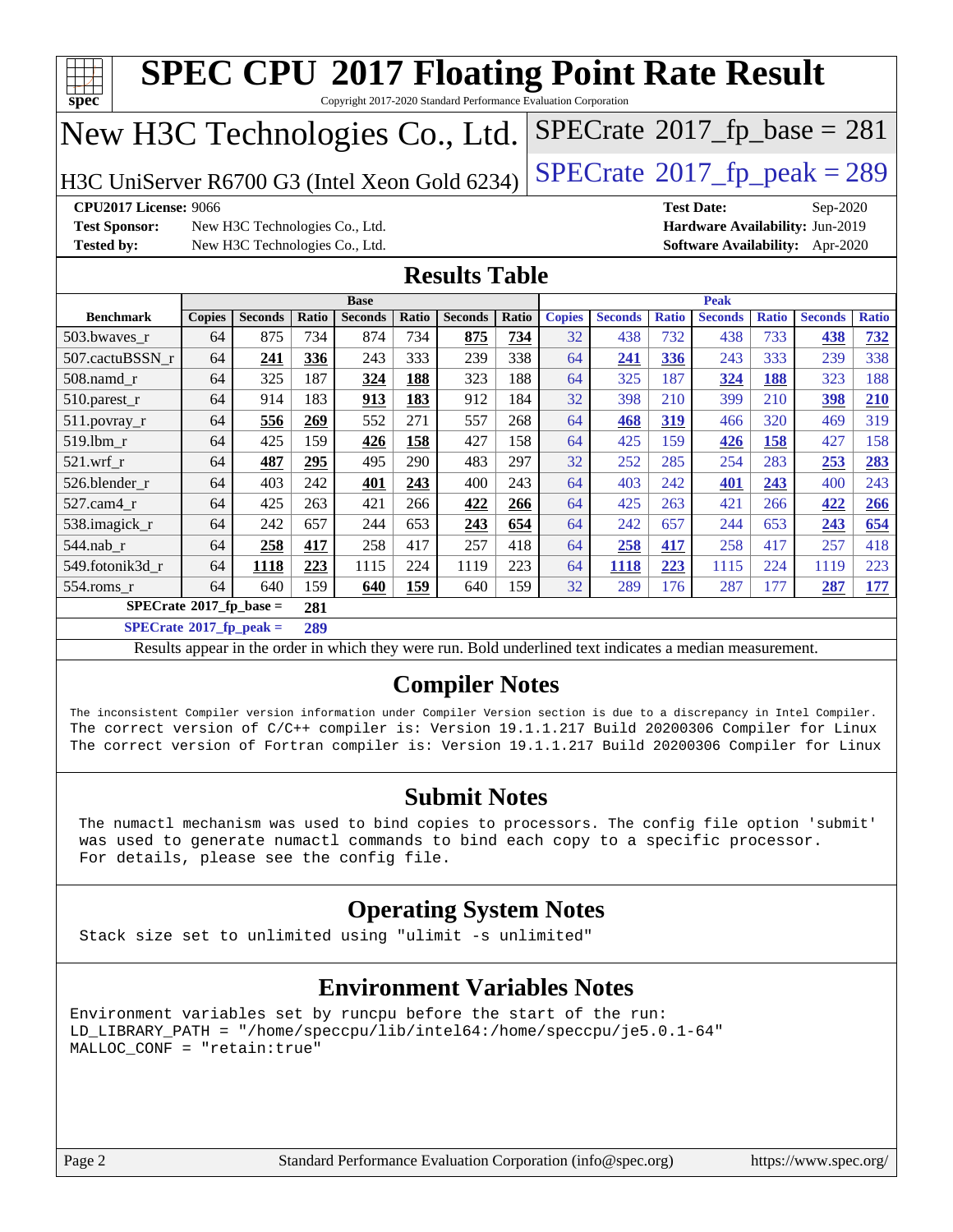| Copyright 2017-2020 Standard Performance Evaluation Corporation<br>$SPECrate^{\circ}2017$ _fp_base = 281<br>New H3C Technologies Co., Ltd.<br>$SPECrate$ <sup>®</sup> $2017$ _fp_peak = 289<br>H3C UniServer R6700 G3 (Intel Xeon Gold 6234)<br><b>CPU2017 License: 9066</b><br><b>Test Date:</b><br>Sep-2020<br><b>Test Sponsor:</b><br>New H3C Technologies Co., Ltd.<br>Hardware Availability: Jun-2019<br><b>Tested by:</b><br>New H3C Technologies Co., Ltd.<br><b>Software Availability:</b> Apr-2020<br><b>General Notes</b><br>Binaries compiled on a system with 1x Intel Core i9-7980XE CPU + 64GB RAM<br>memory using Redhat Enterprise Linux 8.0<br>NA: The test sponsor attests, as of date of publication, that CVE-2017-5754 (Meltdown)<br>is mitigated in the system as tested and documented.<br>Yes: The test sponsor attests, as of date of publication, that CVE-2017-5753 (Spectre variant 1)<br>is mitigated in the system as tested and documented.<br>Yes: The test sponsor attests, as of date of publication, that CVE-2017-5715 (Spectre variant 2)<br>is mitigated in the system as tested and documented.<br>Transparent Huge Pages enabled by default<br>Prior to runcpu invocation<br>Filesystem page cache synced and cleared with:<br>/proc/sys/vm/drop_caches<br>sync $i$ echo $3$<br>runcpu command invoked through numactl i.e.:<br>numactl --interleave=all runcpu <etc><br/>jemalloc, a general purpose malloc implementation<br/>built with the RedHat Enterprise 7.5, and the system compiler gcc 4.8.5<br/>sources available from jemalloc.net or https://github.com/jemalloc/jemalloc/releases<br/><b>Platform Notes</b><br/>BIOS settings:<br/>Set SNC to Enabled<br/>Set IMC Interleaving to 1-way Interleave<br/>Set Patrol Scrub to Disabled<br/>Sysinfo program /home/speccpu/bin/sysinfo<br/>Rev: r6365 of 2019-08-21 295195f888a3d7edble6e46a485a0011<br/>running on localhost. localdomain Sat Sep 19 18:05:27 2020<br/>SUT (System Under Test) info as seen by some common utilities.<br/>For more information on this section, see<br/>https://www.spec.org/cpu2017/Docs/config.html#sysinfo<br/>From /proc/cpuinfo<br/>model name: Intel(R) Xeon(R) Gold 6234 CPU @ 3.30GHz<br/>"physical id"s (chips)<br/>64 "processors"<br/>cores, siblings (Caution: counting these is hw and system dependent. The following<br/>excerpts from /proc/cpuinfo might not be reliable. Use with caution.)<br/>cpu cores : 8<br/>siblings : 16<br/>physical 0: cores 2 3 9 20 24 25 27<br/>physical 1: cores 1 3 4 9 17 18 24 27<br/>physical 2: cores 2 8 9 11 17 20 26 27<br/>physical 3: cores 2 4 8 9 16 19 26 27<br/>(Continued on next page)<br/>Page 3<br/>Standard Performance Evaluation Corporation (info@spec.org)<br/>https://www.spec.org/</etc> | <b>SPEC CPU®2017 Floating Point Rate Result</b> |  |  |  |  |  |
|-----------------------------------------------------------------------------------------------------------------------------------------------------------------------------------------------------------------------------------------------------------------------------------------------------------------------------------------------------------------------------------------------------------------------------------------------------------------------------------------------------------------------------------------------------------------------------------------------------------------------------------------------------------------------------------------------------------------------------------------------------------------------------------------------------------------------------------------------------------------------------------------------------------------------------------------------------------------------------------------------------------------------------------------------------------------------------------------------------------------------------------------------------------------------------------------------------------------------------------------------------------------------------------------------------------------------------------------------------------------------------------------------------------------------------------------------------------------------------------------------------------------------------------------------------------------------------------------------------------------------------------------------------------------------------------------------------------------------------------------------------------------------------------------------------------------------------------------------------------------------------------------------------------------------------------------------------------------------------------------------------------------------------------------------------------------------------------------------------------------------------------------------------------------------------------------------------------------------------------------------------------------------------------------------------------------------------------------------------------------------------------------------------------------------------------------------------------------------------------------------------------------------------------------------------------------------------------------------------------------------------------------------------------------------------------------------------------------------------------------------------------------------------------------------------|-------------------------------------------------|--|--|--|--|--|
|                                                                                                                                                                                                                                                                                                                                                                                                                                                                                                                                                                                                                                                                                                                                                                                                                                                                                                                                                                                                                                                                                                                                                                                                                                                                                                                                                                                                                                                                                                                                                                                                                                                                                                                                                                                                                                                                                                                                                                                                                                                                                                                                                                                                                                                                                                                                                                                                                                                                                                                                                                                                                                                                                                                                                                                                     | spec                                            |  |  |  |  |  |
|                                                                                                                                                                                                                                                                                                                                                                                                                                                                                                                                                                                                                                                                                                                                                                                                                                                                                                                                                                                                                                                                                                                                                                                                                                                                                                                                                                                                                                                                                                                                                                                                                                                                                                                                                                                                                                                                                                                                                                                                                                                                                                                                                                                                                                                                                                                                                                                                                                                                                                                                                                                                                                                                                                                                                                                                     |                                                 |  |  |  |  |  |
|                                                                                                                                                                                                                                                                                                                                                                                                                                                                                                                                                                                                                                                                                                                                                                                                                                                                                                                                                                                                                                                                                                                                                                                                                                                                                                                                                                                                                                                                                                                                                                                                                                                                                                                                                                                                                                                                                                                                                                                                                                                                                                                                                                                                                                                                                                                                                                                                                                                                                                                                                                                                                                                                                                                                                                                                     |                                                 |  |  |  |  |  |
|                                                                                                                                                                                                                                                                                                                                                                                                                                                                                                                                                                                                                                                                                                                                                                                                                                                                                                                                                                                                                                                                                                                                                                                                                                                                                                                                                                                                                                                                                                                                                                                                                                                                                                                                                                                                                                                                                                                                                                                                                                                                                                                                                                                                                                                                                                                                                                                                                                                                                                                                                                                                                                                                                                                                                                                                     |                                                 |  |  |  |  |  |
|                                                                                                                                                                                                                                                                                                                                                                                                                                                                                                                                                                                                                                                                                                                                                                                                                                                                                                                                                                                                                                                                                                                                                                                                                                                                                                                                                                                                                                                                                                                                                                                                                                                                                                                                                                                                                                                                                                                                                                                                                                                                                                                                                                                                                                                                                                                                                                                                                                                                                                                                                                                                                                                                                                                                                                                                     |                                                 |  |  |  |  |  |
|                                                                                                                                                                                                                                                                                                                                                                                                                                                                                                                                                                                                                                                                                                                                                                                                                                                                                                                                                                                                                                                                                                                                                                                                                                                                                                                                                                                                                                                                                                                                                                                                                                                                                                                                                                                                                                                                                                                                                                                                                                                                                                                                                                                                                                                                                                                                                                                                                                                                                                                                                                                                                                                                                                                                                                                                     |                                                 |  |  |  |  |  |
|                                                                                                                                                                                                                                                                                                                                                                                                                                                                                                                                                                                                                                                                                                                                                                                                                                                                                                                                                                                                                                                                                                                                                                                                                                                                                                                                                                                                                                                                                                                                                                                                                                                                                                                                                                                                                                                                                                                                                                                                                                                                                                                                                                                                                                                                                                                                                                                                                                                                                                                                                                                                                                                                                                                                                                                                     |                                                 |  |  |  |  |  |
|                                                                                                                                                                                                                                                                                                                                                                                                                                                                                                                                                                                                                                                                                                                                                                                                                                                                                                                                                                                                                                                                                                                                                                                                                                                                                                                                                                                                                                                                                                                                                                                                                                                                                                                                                                                                                                                                                                                                                                                                                                                                                                                                                                                                                                                                                                                                                                                                                                                                                                                                                                                                                                                                                                                                                                                                     |                                                 |  |  |  |  |  |
|                                                                                                                                                                                                                                                                                                                                                                                                                                                                                                                                                                                                                                                                                                                                                                                                                                                                                                                                                                                                                                                                                                                                                                                                                                                                                                                                                                                                                                                                                                                                                                                                                                                                                                                                                                                                                                                                                                                                                                                                                                                                                                                                                                                                                                                                                                                                                                                                                                                                                                                                                                                                                                                                                                                                                                                                     |                                                 |  |  |  |  |  |
|                                                                                                                                                                                                                                                                                                                                                                                                                                                                                                                                                                                                                                                                                                                                                                                                                                                                                                                                                                                                                                                                                                                                                                                                                                                                                                                                                                                                                                                                                                                                                                                                                                                                                                                                                                                                                                                                                                                                                                                                                                                                                                                                                                                                                                                                                                                                                                                                                                                                                                                                                                                                                                                                                                                                                                                                     |                                                 |  |  |  |  |  |
|                                                                                                                                                                                                                                                                                                                                                                                                                                                                                                                                                                                                                                                                                                                                                                                                                                                                                                                                                                                                                                                                                                                                                                                                                                                                                                                                                                                                                                                                                                                                                                                                                                                                                                                                                                                                                                                                                                                                                                                                                                                                                                                                                                                                                                                                                                                                                                                                                                                                                                                                                                                                                                                                                                                                                                                                     |                                                 |  |  |  |  |  |
|                                                                                                                                                                                                                                                                                                                                                                                                                                                                                                                                                                                                                                                                                                                                                                                                                                                                                                                                                                                                                                                                                                                                                                                                                                                                                                                                                                                                                                                                                                                                                                                                                                                                                                                                                                                                                                                                                                                                                                                                                                                                                                                                                                                                                                                                                                                                                                                                                                                                                                                                                                                                                                                                                                                                                                                                     |                                                 |  |  |  |  |  |
|                                                                                                                                                                                                                                                                                                                                                                                                                                                                                                                                                                                                                                                                                                                                                                                                                                                                                                                                                                                                                                                                                                                                                                                                                                                                                                                                                                                                                                                                                                                                                                                                                                                                                                                                                                                                                                                                                                                                                                                                                                                                                                                                                                                                                                                                                                                                                                                                                                                                                                                                                                                                                                                                                                                                                                                                     |                                                 |  |  |  |  |  |
|                                                                                                                                                                                                                                                                                                                                                                                                                                                                                                                                                                                                                                                                                                                                                                                                                                                                                                                                                                                                                                                                                                                                                                                                                                                                                                                                                                                                                                                                                                                                                                                                                                                                                                                                                                                                                                                                                                                                                                                                                                                                                                                                                                                                                                                                                                                                                                                                                                                                                                                                                                                                                                                                                                                                                                                                     |                                                 |  |  |  |  |  |
|                                                                                                                                                                                                                                                                                                                                                                                                                                                                                                                                                                                                                                                                                                                                                                                                                                                                                                                                                                                                                                                                                                                                                                                                                                                                                                                                                                                                                                                                                                                                                                                                                                                                                                                                                                                                                                                                                                                                                                                                                                                                                                                                                                                                                                                                                                                                                                                                                                                                                                                                                                                                                                                                                                                                                                                                     |                                                 |  |  |  |  |  |
|                                                                                                                                                                                                                                                                                                                                                                                                                                                                                                                                                                                                                                                                                                                                                                                                                                                                                                                                                                                                                                                                                                                                                                                                                                                                                                                                                                                                                                                                                                                                                                                                                                                                                                                                                                                                                                                                                                                                                                                                                                                                                                                                                                                                                                                                                                                                                                                                                                                                                                                                                                                                                                                                                                                                                                                                     |                                                 |  |  |  |  |  |
|                                                                                                                                                                                                                                                                                                                                                                                                                                                                                                                                                                                                                                                                                                                                                                                                                                                                                                                                                                                                                                                                                                                                                                                                                                                                                                                                                                                                                                                                                                                                                                                                                                                                                                                                                                                                                                                                                                                                                                                                                                                                                                                                                                                                                                                                                                                                                                                                                                                                                                                                                                                                                                                                                                                                                                                                     |                                                 |  |  |  |  |  |
|                                                                                                                                                                                                                                                                                                                                                                                                                                                                                                                                                                                                                                                                                                                                                                                                                                                                                                                                                                                                                                                                                                                                                                                                                                                                                                                                                                                                                                                                                                                                                                                                                                                                                                                                                                                                                                                                                                                                                                                                                                                                                                                                                                                                                                                                                                                                                                                                                                                                                                                                                                                                                                                                                                                                                                                                     |                                                 |  |  |  |  |  |
|                                                                                                                                                                                                                                                                                                                                                                                                                                                                                                                                                                                                                                                                                                                                                                                                                                                                                                                                                                                                                                                                                                                                                                                                                                                                                                                                                                                                                                                                                                                                                                                                                                                                                                                                                                                                                                                                                                                                                                                                                                                                                                                                                                                                                                                                                                                                                                                                                                                                                                                                                                                                                                                                                                                                                                                                     |                                                 |  |  |  |  |  |
|                                                                                                                                                                                                                                                                                                                                                                                                                                                                                                                                                                                                                                                                                                                                                                                                                                                                                                                                                                                                                                                                                                                                                                                                                                                                                                                                                                                                                                                                                                                                                                                                                                                                                                                                                                                                                                                                                                                                                                                                                                                                                                                                                                                                                                                                                                                                                                                                                                                                                                                                                                                                                                                                                                                                                                                                     |                                                 |  |  |  |  |  |
|                                                                                                                                                                                                                                                                                                                                                                                                                                                                                                                                                                                                                                                                                                                                                                                                                                                                                                                                                                                                                                                                                                                                                                                                                                                                                                                                                                                                                                                                                                                                                                                                                                                                                                                                                                                                                                                                                                                                                                                                                                                                                                                                                                                                                                                                                                                                                                                                                                                                                                                                                                                                                                                                                                                                                                                                     |                                                 |  |  |  |  |  |
|                                                                                                                                                                                                                                                                                                                                                                                                                                                                                                                                                                                                                                                                                                                                                                                                                                                                                                                                                                                                                                                                                                                                                                                                                                                                                                                                                                                                                                                                                                                                                                                                                                                                                                                                                                                                                                                                                                                                                                                                                                                                                                                                                                                                                                                                                                                                                                                                                                                                                                                                                                                                                                                                                                                                                                                                     |                                                 |  |  |  |  |  |
|                                                                                                                                                                                                                                                                                                                                                                                                                                                                                                                                                                                                                                                                                                                                                                                                                                                                                                                                                                                                                                                                                                                                                                                                                                                                                                                                                                                                                                                                                                                                                                                                                                                                                                                                                                                                                                                                                                                                                                                                                                                                                                                                                                                                                                                                                                                                                                                                                                                                                                                                                                                                                                                                                                                                                                                                     |                                                 |  |  |  |  |  |
|                                                                                                                                                                                                                                                                                                                                                                                                                                                                                                                                                                                                                                                                                                                                                                                                                                                                                                                                                                                                                                                                                                                                                                                                                                                                                                                                                                                                                                                                                                                                                                                                                                                                                                                                                                                                                                                                                                                                                                                                                                                                                                                                                                                                                                                                                                                                                                                                                                                                                                                                                                                                                                                                                                                                                                                                     |                                                 |  |  |  |  |  |
|                                                                                                                                                                                                                                                                                                                                                                                                                                                                                                                                                                                                                                                                                                                                                                                                                                                                                                                                                                                                                                                                                                                                                                                                                                                                                                                                                                                                                                                                                                                                                                                                                                                                                                                                                                                                                                                                                                                                                                                                                                                                                                                                                                                                                                                                                                                                                                                                                                                                                                                                                                                                                                                                                                                                                                                                     |                                                 |  |  |  |  |  |
|                                                                                                                                                                                                                                                                                                                                                                                                                                                                                                                                                                                                                                                                                                                                                                                                                                                                                                                                                                                                                                                                                                                                                                                                                                                                                                                                                                                                                                                                                                                                                                                                                                                                                                                                                                                                                                                                                                                                                                                                                                                                                                                                                                                                                                                                                                                                                                                                                                                                                                                                                                                                                                                                                                                                                                                                     |                                                 |  |  |  |  |  |
|                                                                                                                                                                                                                                                                                                                                                                                                                                                                                                                                                                                                                                                                                                                                                                                                                                                                                                                                                                                                                                                                                                                                                                                                                                                                                                                                                                                                                                                                                                                                                                                                                                                                                                                                                                                                                                                                                                                                                                                                                                                                                                                                                                                                                                                                                                                                                                                                                                                                                                                                                                                                                                                                                                                                                                                                     |                                                 |  |  |  |  |  |
|                                                                                                                                                                                                                                                                                                                                                                                                                                                                                                                                                                                                                                                                                                                                                                                                                                                                                                                                                                                                                                                                                                                                                                                                                                                                                                                                                                                                                                                                                                                                                                                                                                                                                                                                                                                                                                                                                                                                                                                                                                                                                                                                                                                                                                                                                                                                                                                                                                                                                                                                                                                                                                                                                                                                                                                                     |                                                 |  |  |  |  |  |
|                                                                                                                                                                                                                                                                                                                                                                                                                                                                                                                                                                                                                                                                                                                                                                                                                                                                                                                                                                                                                                                                                                                                                                                                                                                                                                                                                                                                                                                                                                                                                                                                                                                                                                                                                                                                                                                                                                                                                                                                                                                                                                                                                                                                                                                                                                                                                                                                                                                                                                                                                                                                                                                                                                                                                                                                     |                                                 |  |  |  |  |  |
|                                                                                                                                                                                                                                                                                                                                                                                                                                                                                                                                                                                                                                                                                                                                                                                                                                                                                                                                                                                                                                                                                                                                                                                                                                                                                                                                                                                                                                                                                                                                                                                                                                                                                                                                                                                                                                                                                                                                                                                                                                                                                                                                                                                                                                                                                                                                                                                                                                                                                                                                                                                                                                                                                                                                                                                                     |                                                 |  |  |  |  |  |
|                                                                                                                                                                                                                                                                                                                                                                                                                                                                                                                                                                                                                                                                                                                                                                                                                                                                                                                                                                                                                                                                                                                                                                                                                                                                                                                                                                                                                                                                                                                                                                                                                                                                                                                                                                                                                                                                                                                                                                                                                                                                                                                                                                                                                                                                                                                                                                                                                                                                                                                                                                                                                                                                                                                                                                                                     |                                                 |  |  |  |  |  |
|                                                                                                                                                                                                                                                                                                                                                                                                                                                                                                                                                                                                                                                                                                                                                                                                                                                                                                                                                                                                                                                                                                                                                                                                                                                                                                                                                                                                                                                                                                                                                                                                                                                                                                                                                                                                                                                                                                                                                                                                                                                                                                                                                                                                                                                                                                                                                                                                                                                                                                                                                                                                                                                                                                                                                                                                     |                                                 |  |  |  |  |  |
|                                                                                                                                                                                                                                                                                                                                                                                                                                                                                                                                                                                                                                                                                                                                                                                                                                                                                                                                                                                                                                                                                                                                                                                                                                                                                                                                                                                                                                                                                                                                                                                                                                                                                                                                                                                                                                                                                                                                                                                                                                                                                                                                                                                                                                                                                                                                                                                                                                                                                                                                                                                                                                                                                                                                                                                                     |                                                 |  |  |  |  |  |
|                                                                                                                                                                                                                                                                                                                                                                                                                                                                                                                                                                                                                                                                                                                                                                                                                                                                                                                                                                                                                                                                                                                                                                                                                                                                                                                                                                                                                                                                                                                                                                                                                                                                                                                                                                                                                                                                                                                                                                                                                                                                                                                                                                                                                                                                                                                                                                                                                                                                                                                                                                                                                                                                                                                                                                                                     |                                                 |  |  |  |  |  |
|                                                                                                                                                                                                                                                                                                                                                                                                                                                                                                                                                                                                                                                                                                                                                                                                                                                                                                                                                                                                                                                                                                                                                                                                                                                                                                                                                                                                                                                                                                                                                                                                                                                                                                                                                                                                                                                                                                                                                                                                                                                                                                                                                                                                                                                                                                                                                                                                                                                                                                                                                                                                                                                                                                                                                                                                     |                                                 |  |  |  |  |  |
|                                                                                                                                                                                                                                                                                                                                                                                                                                                                                                                                                                                                                                                                                                                                                                                                                                                                                                                                                                                                                                                                                                                                                                                                                                                                                                                                                                                                                                                                                                                                                                                                                                                                                                                                                                                                                                                                                                                                                                                                                                                                                                                                                                                                                                                                                                                                                                                                                                                                                                                                                                                                                                                                                                                                                                                                     |                                                 |  |  |  |  |  |
|                                                                                                                                                                                                                                                                                                                                                                                                                                                                                                                                                                                                                                                                                                                                                                                                                                                                                                                                                                                                                                                                                                                                                                                                                                                                                                                                                                                                                                                                                                                                                                                                                                                                                                                                                                                                                                                                                                                                                                                                                                                                                                                                                                                                                                                                                                                                                                                                                                                                                                                                                                                                                                                                                                                                                                                                     |                                                 |  |  |  |  |  |
|                                                                                                                                                                                                                                                                                                                                                                                                                                                                                                                                                                                                                                                                                                                                                                                                                                                                                                                                                                                                                                                                                                                                                                                                                                                                                                                                                                                                                                                                                                                                                                                                                                                                                                                                                                                                                                                                                                                                                                                                                                                                                                                                                                                                                                                                                                                                                                                                                                                                                                                                                                                                                                                                                                                                                                                                     |                                                 |  |  |  |  |  |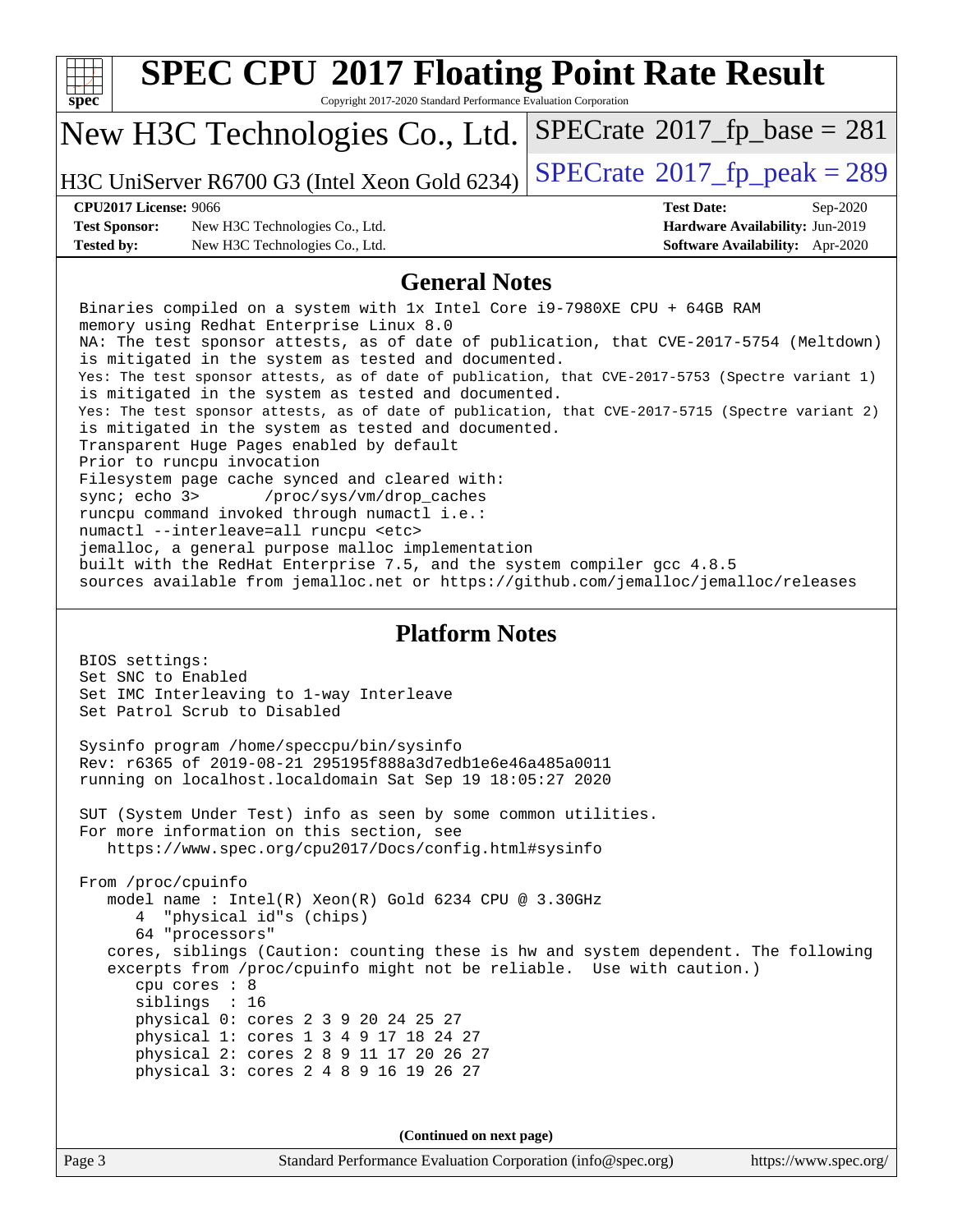| <b>SPEC CPU®2017 Floating Point Rate Result</b><br>spec<br>Copyright 2017-2020 Standard Performance Evaluation Corporation |                                               |                                              |  |  |  |
|----------------------------------------------------------------------------------------------------------------------------|-----------------------------------------------|----------------------------------------------|--|--|--|
| $SPECrate^{\circ}2017$ _fp_base = 281<br>New H3C Technologies Co., Ltd.                                                    |                                               |                                              |  |  |  |
|                                                                                                                            | H3C UniServer R6700 G3 (Intel Xeon Gold 6234) | $SPECrate^{\circledcirc}2017$ _fp_peak = 289 |  |  |  |
| <b>CPU2017 License: 9066</b>                                                                                               |                                               | <b>Test Date:</b><br>$Sep-2020$              |  |  |  |
| <b>Test Sponsor:</b>                                                                                                       | New H3C Technologies Co., Ltd.                | Hardware Availability: Jun-2019              |  |  |  |
| <b>Tested by:</b>                                                                                                          | New H3C Technologies Co., Ltd.                | Software Availability: Apr-2020              |  |  |  |
| <b>Platform Notes (Continued)</b>                                                                                          |                                               |                                              |  |  |  |

| From 1scpu:                 |                                                                                      |
|-----------------------------|--------------------------------------------------------------------------------------|
| Architecture:               | x86_64                                                                               |
| $CPU$ op-mode( $s$ ):       | $32$ -bit, $64$ -bit                                                                 |
| Byte Order:                 | Little Endian                                                                        |
| CPU(s):                     | 64                                                                                   |
| On-line CPU(s) list: $0-63$ |                                                                                      |
| Thread( $s$ ) per core:     | 2                                                                                    |
| $Core(s)$ per socket:       | 8                                                                                    |
| Socket(s):                  | 4                                                                                    |
| NUMA $node(s):$             | 8                                                                                    |
| Vendor ID:                  | GenuineIntel                                                                         |
| CPU family:                 | 6                                                                                    |
| Model:                      | 85                                                                                   |
| Model name:                 | $Intel(R) Xeon(R) Gold 6234 CPU @ 3.30GHz$                                           |
| Stepping:                   | 7                                                                                    |
| CPU MHz:                    | 4000.000                                                                             |
| CPU max MHz:                | 4000.0000                                                                            |
| CPU min MHz:                | 1200.0000                                                                            |
| BogoMIPS:                   | 6600.00                                                                              |
| Virtualization:             | $VT - x$                                                                             |
| L1d cache:                  | 32K                                                                                  |
| Lli cache:                  | 32K                                                                                  |
| $L2$ cache:                 | 1024K                                                                                |
| L3 cache:                   | 25344K                                                                               |
| NUMA node0 CPU(s):          | 0, 3, 5, 6, 32, 35, 37, 38                                                           |
| NUMA $node1$ CPU $(s)$ :    | 1, 2, 4, 7, 33, 34, 36, 39                                                           |
| NUMA $node2$ $CPU(s):$      | 8, 11, 12, 14, 40, 43, 44, 46                                                        |
| NUMA node3 CPU(s):          | 9, 10, 13, 15, 41, 42, 45, 47                                                        |
| NUMA $node4$ $CPU(s):$      | $16 - 18, 20, 48 - 50, 52$                                                           |
| NUMA node5 $CPU(s):$        | $19, 21 - 23, 51, 53 - 55$                                                           |
| NUMA $node6$ $CPU(s):$      | $24, 26 - 28, 56, 58 - 60$                                                           |
| NUMA node7 CPU(s):          | $25, 29 - 31, 57, 61 - 63$                                                           |
| Flags:                      | fpu vme de pse tsc msr pae mce cx8 apic sep mtrr pge mca cmov                        |
|                             | pat pse36 clflush dts acpi mmx fxsr sse sse2 ss ht tm pbe syscall nx pdpe1gb rdtscp  |
|                             | lm constant_tsc art arch_perfmon pebs bts rep_good nopl xtopology nonstop_tsc cpuid  |
|                             | aperfmperf pni pclmulqdq dtes64 monitor ds_cpl vmx smx est tm2 ssse3 sdbg fma cx16   |
|                             | xtpr pdcm pcid dca sse4_1 sse4_2 x2apic movbe popcnt tsc_deadline_timer aes xsave    |
|                             | avx f16c rdrand lahf_lm abm 3dnowprefetch cpuid_fault epb cat_13 cdp_13              |
|                             | invpcid_single intel_ppin ssbd mba ibrs ibpb stibp ibrs_enhanced tpr_shadow vnmi     |
|                             | flexpriority ept vpid fsgsbase tsc_adjust bmil hle avx2 smep bmi2 erms invpcid rtm   |
|                             | cqm mpx rdt_a avx512f avx512dq rdseed adx smap clflushopt clwb intel_pt avx512cd     |
|                             | avx512bw avx512vl xsaveopt xsavec xgetbvl xsaves cqm_llc cqm_occup_llc cqm_mbm_total |
|                             | cqm_mbm_local dtherm ida arat pln pts pku ospke avx512_vnni md_clear flush_l1d       |
| arch capabilities           |                                                                                      |
|                             |                                                                                      |
| /proc/cpuinfo cache data    |                                                                                      |
| cache size : 25344 KB       |                                                                                      |

**(Continued on next page)**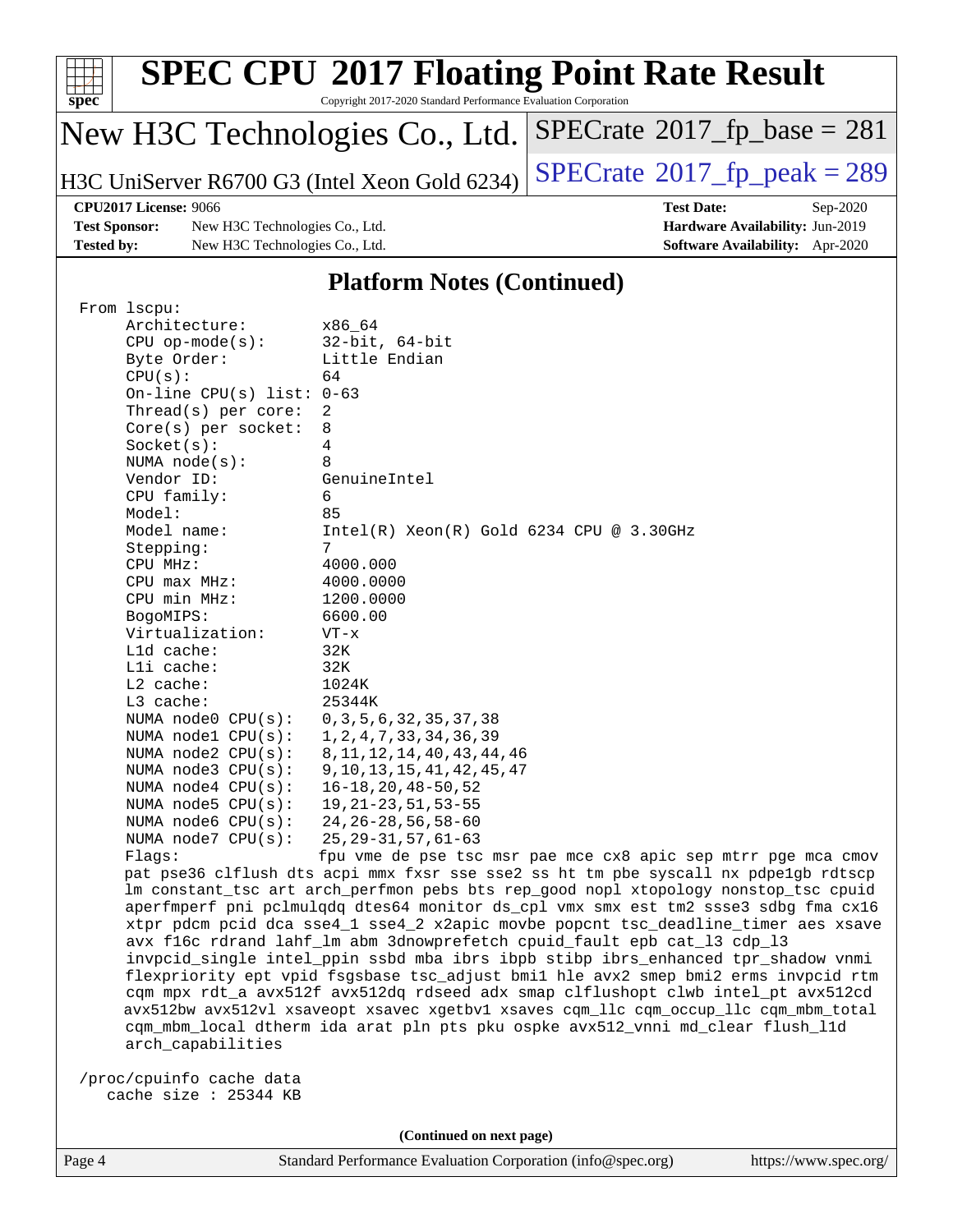| <b>SPEC CPU®2017 Floating Point Rate Result</b><br>spec <sup>®</sup><br>Copyright 2017-2020 Standard Performance Evaluation Corporation |                                               |                                             |  |
|-----------------------------------------------------------------------------------------------------------------------------------------|-----------------------------------------------|---------------------------------------------|--|
|                                                                                                                                         | New H3C Technologies Co., Ltd.                | $SPECrate^{\circ}2017$ _fp_base = 281       |  |
|                                                                                                                                         | H3C UniServer R6700 G3 (Intel Xeon Gold 6234) | $SPECrate^{\circledcirc}2017$ fp peak = 289 |  |
|                                                                                                                                         | CPU2017 License: 9066                         | <b>Test Date:</b><br>$Sep-2020$             |  |
| <b>Test Sponsor:</b>                                                                                                                    | New H3C Technologies Co., Ltd.                | Hardware Availability: Jun-2019             |  |
| <b>Tested by:</b>                                                                                                                       | New H3C Technologies Co., Ltd.                | Software Availability: Apr-2020             |  |
|                                                                                                                                         |                                               |                                             |  |

#### **[Platform Notes \(Continued\)](http://www.spec.org/auto/cpu2017/Docs/result-fields.html#PlatformNotes)**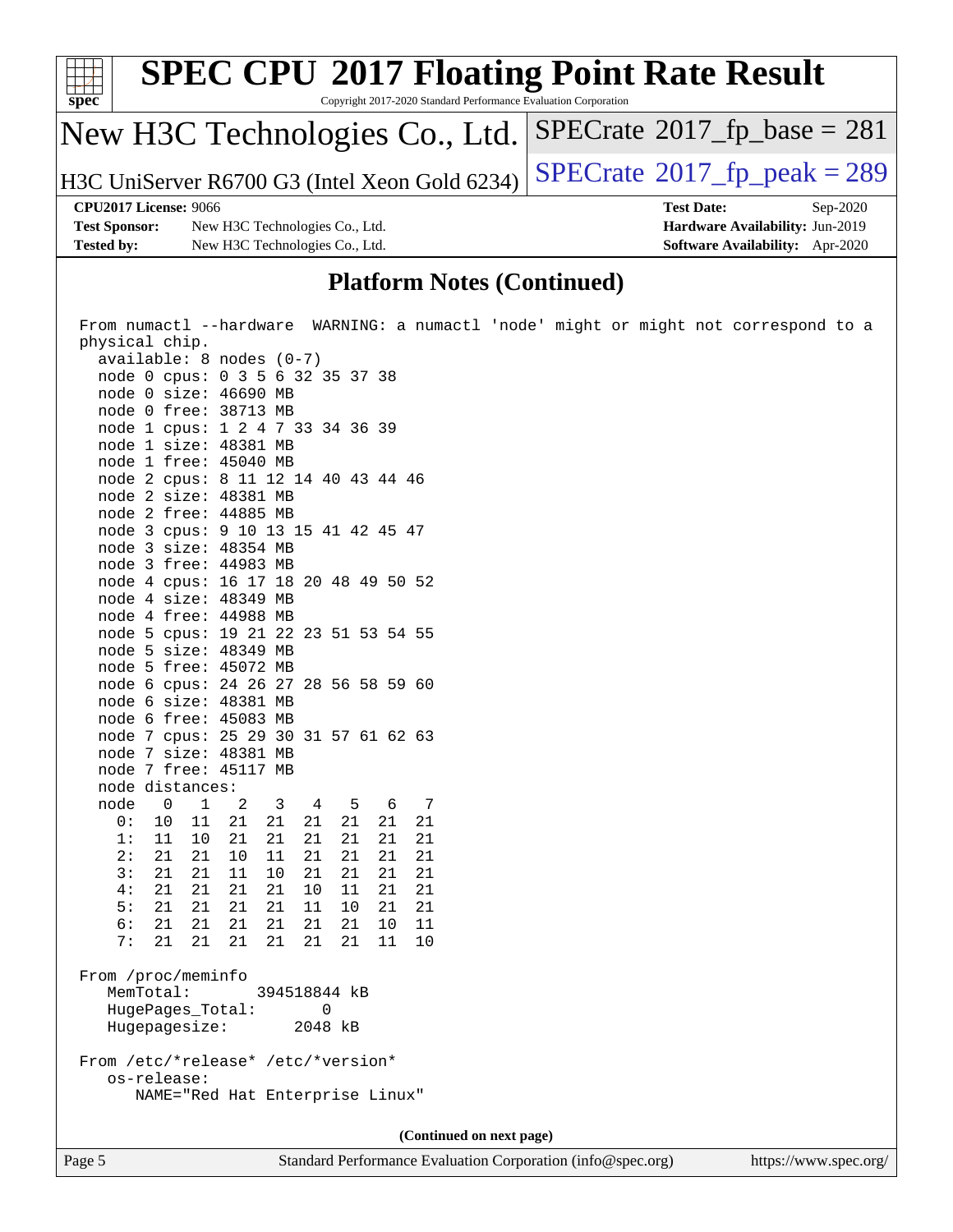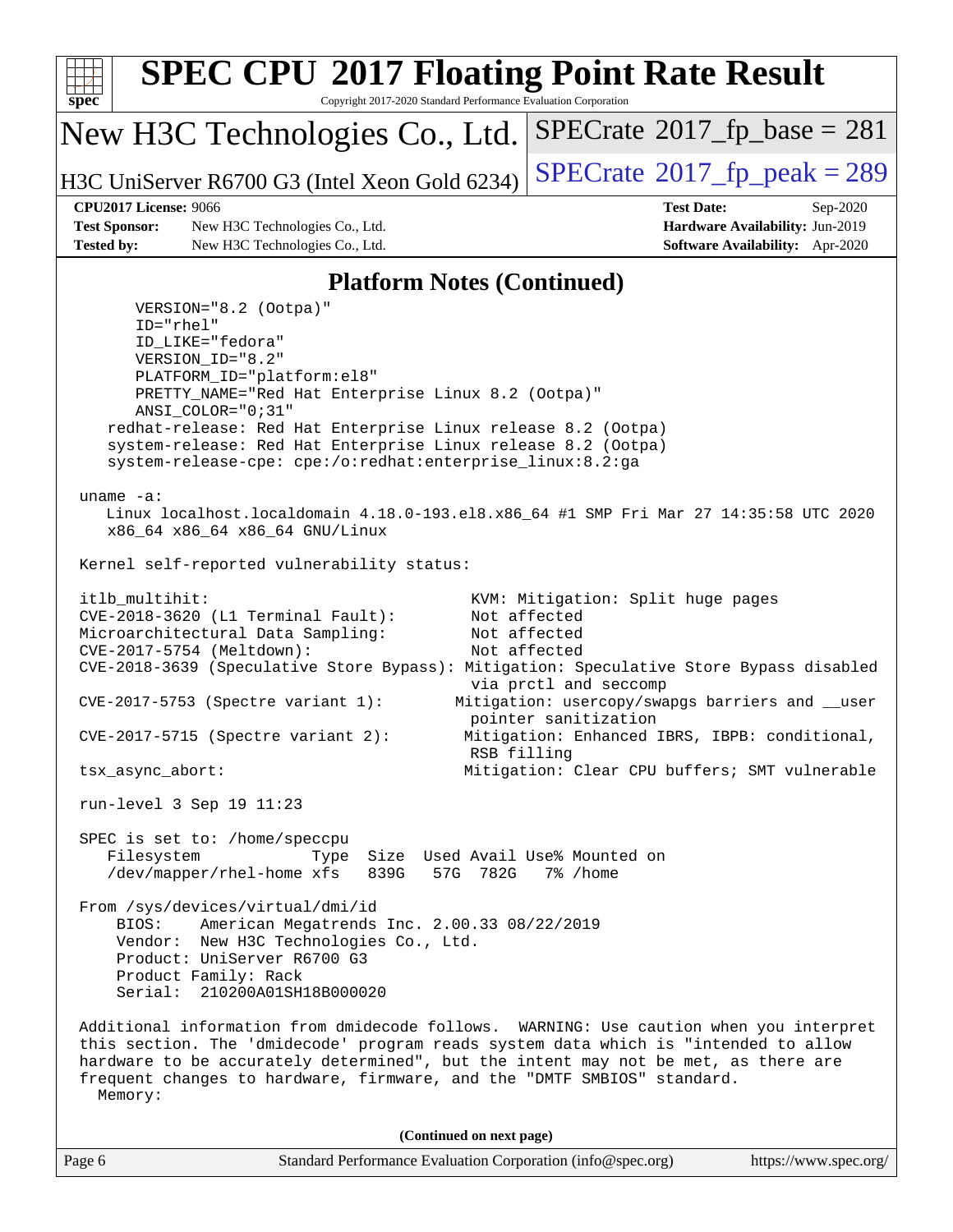| $spec^*$                                                                                                                                                                                                                                                                                                                                                                 | Copyright 2017-2020 Standard Performance Evaluation Corporation | <b>SPEC CPU®2017 Floating Point Rate Result</b>                                                     |
|--------------------------------------------------------------------------------------------------------------------------------------------------------------------------------------------------------------------------------------------------------------------------------------------------------------------------------------------------------------------------|-----------------------------------------------------------------|-----------------------------------------------------------------------------------------------------|
| New H3C Technologies Co., Ltd.                                                                                                                                                                                                                                                                                                                                           |                                                                 | $SPECrate^{\circ}2017$ fp base = 281                                                                |
| H3C UniServer R6700 G3 (Intel Xeon Gold 6234)                                                                                                                                                                                                                                                                                                                            |                                                                 | $SPECTate@2017_fp\_peak = 289$                                                                      |
| <b>CPU2017 License: 9066</b><br><b>Test Sponsor:</b><br>New H3C Technologies Co., Ltd.<br><b>Tested by:</b><br>New H3C Technologies Co., Ltd.                                                                                                                                                                                                                            |                                                                 | <b>Test Date:</b><br>Sep-2020<br>Hardware Availability: Jun-2019<br>Software Availability: Apr-2020 |
| 24x Hynix HMA82GR7CJR8N-WM 16 GB 2 rank 2933<br>24x NO DIMM NO DIMM<br>(End of data from sysinfo program)                                                                                                                                                                                                                                                                | <b>Platform Notes (Continued)</b>                               |                                                                                                     |
|                                                                                                                                                                                                                                                                                                                                                                          | <b>Compiler Version Notes</b>                                   |                                                                                                     |
| С<br>544.nab_r(base, peak)                                                                                                                                                                                                                                                                                                                                               | 519.1bm_r(base, peak) 538.imagick_r(base, peak)                 |                                                                                                     |
| Intel(R) C Compiler for applications running on Intel(R) 64, Version 2021.1<br>NextGen Build 20200304<br>Copyright (C) 1985-2020 Intel Corporation. All rights reserved.                                                                                                                                                                                                 |                                                                 |                                                                                                     |
| $C++$                                                                                                                                                                                                                                                                                                                                                                    | 508.namd_r(base, peak) 510.parest_r(base, peak)                 |                                                                                                     |
| Intel(R) C++ Compiler for applications running on Intel(R) 64, Version 2021.1<br>NextGen Build 20200304<br>Copyright (C) 1985-2020 Intel Corporation. All rights reserved.                                                                                                                                                                                               |                                                                 |                                                                                                     |
| $C++$ , $C$                                                                                                                                                                                                                                                                                                                                                              | $511.povray_r(base) 526.blender_r(base, peak)$                  |                                                                                                     |
| Intel(R) $C++$ Compiler for applications running on Intel(R) 64, Version 2021.1<br>NextGen Build 20200304<br>Copyright (C) 1985-2020 Intel Corporation. All rights reserved.<br>Intel(R) C Compiler for applications running on Intel(R) $64$ , Version 2021.1<br>NextGen Build 20200304<br>Copyright (C) 1985-2020 Intel Corporation. All rights reserved.              |                                                                 |                                                                                                     |
| $C++$ , C $\qquad \qquad$ 511.povray_r(peak)                                                                                                                                                                                                                                                                                                                             |                                                                 |                                                                                                     |
| Intel(R) $C++$ Intel(R) 64 Compiler for applications running on Intel(R) 64,<br>Version 19.1.1.217 Build 20200306<br>Copyright (C) 1985-2020 Intel Corporation. All rights reserved.<br>Intel(R) C Intel(R) 64 Compiler for applications running on Intel(R) 64,<br>Version 19.1.1.217 Build 20200306<br>Copyright (C) 1985-2020 Intel Corporation. All rights reserved. |                                                                 |                                                                                                     |
|                                                                                                                                                                                                                                                                                                                                                                          | (Continued on next page)                                        |                                                                                                     |

| аре |  |
|-----|--|
|     |  |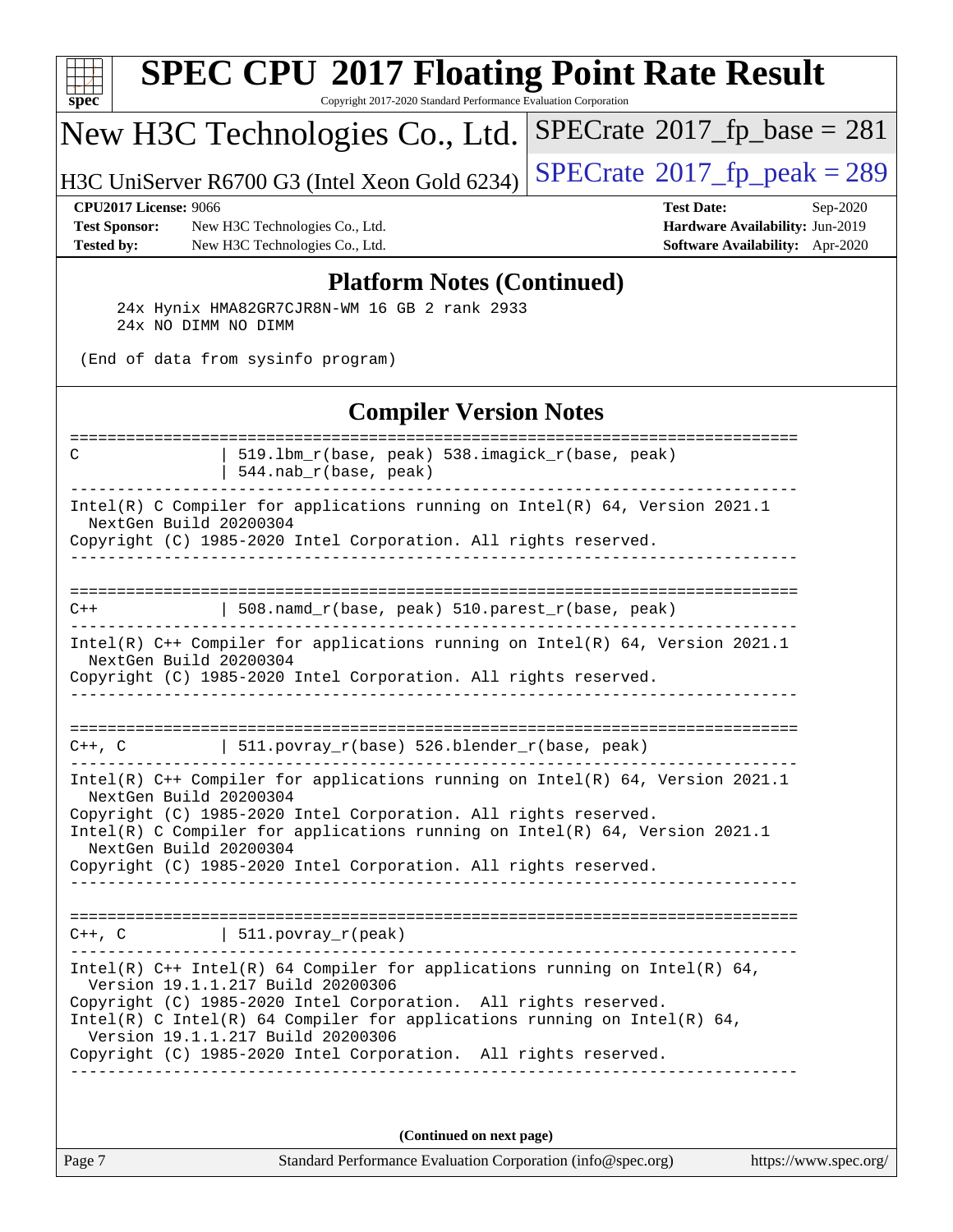

# **[SPEC CPU](http://www.spec.org/auto/cpu2017/Docs/result-fields.html#SPECCPU2017FloatingPointRateResult)[2017 Floating Point Rate Result](http://www.spec.org/auto/cpu2017/Docs/result-fields.html#SPECCPU2017FloatingPointRateResult)**

Copyright 2017-2020 Standard Performance Evaluation Corporation

## New H3C Technologies Co., Ltd.

H3C UniServer R6700 G3 (Intel Xeon Gold 6234) [SPECrate](http://www.spec.org/auto/cpu2017/Docs/result-fields.html#SPECrate2017fppeak)®[2017\\_fp\\_peak = 2](http://www.spec.org/auto/cpu2017/Docs/result-fields.html#SPECrate2017fppeak)89

 $SPECTate$ <sup>®</sup>[2017\\_fp\\_base =](http://www.spec.org/auto/cpu2017/Docs/result-fields.html#SPECrate2017fpbase) 281

**[Test Sponsor:](http://www.spec.org/auto/cpu2017/Docs/result-fields.html#TestSponsor)** New H3C Technologies Co., Ltd. **[Hardware Availability:](http://www.spec.org/auto/cpu2017/Docs/result-fields.html#HardwareAvailability)** Jun-2019 **[Tested by:](http://www.spec.org/auto/cpu2017/Docs/result-fields.html#Testedby)** New H3C Technologies Co., Ltd. **[Software Availability:](http://www.spec.org/auto/cpu2017/Docs/result-fields.html#SoftwareAvailability)** Apr-2020

**[CPU2017 License:](http://www.spec.org/auto/cpu2017/Docs/result-fields.html#CPU2017License)** 9066 **[Test Date:](http://www.spec.org/auto/cpu2017/Docs/result-fields.html#TestDate)** Sep-2020

#### **[Compiler Version Notes \(Continued\)](http://www.spec.org/auto/cpu2017/Docs/result-fields.html#CompilerVersionNotes)**

|                                                                                                                                                                                                                                                                                                                                                             | $C++$ , C $\qquad$   511.povray_r(base) 526.blender_r(base, peak)                                                                                                                                                                                                                                                                                                                                                                                                                                                        |                       |  |  |
|-------------------------------------------------------------------------------------------------------------------------------------------------------------------------------------------------------------------------------------------------------------------------------------------------------------------------------------------------------------|--------------------------------------------------------------------------------------------------------------------------------------------------------------------------------------------------------------------------------------------------------------------------------------------------------------------------------------------------------------------------------------------------------------------------------------------------------------------------------------------------------------------------|-----------------------|--|--|
| Intel(R) $C++$ Compiler for applications running on Intel(R) 64, Version 2021.1<br>NextGen Build 20200304<br>Copyright (C) 1985-2020 Intel Corporation. All rights reserved.<br>Intel(R) C Compiler for applications running on $Intel(R) 64$ , Version 2021.1<br>NextGen Build 20200304<br>Copyright (C) 1985-2020 Intel Corporation. All rights reserved. |                                                                                                                                                                                                                                                                                                                                                                                                                                                                                                                          |                       |  |  |
|                                                                                                                                                                                                                                                                                                                                                             | $C++$ , $C$   511.povray_r(peak)                                                                                                                                                                                                                                                                                                                                                                                                                                                                                         |                       |  |  |
|                                                                                                                                                                                                                                                                                                                                                             | Intel(R) $C++$ Intel(R) 64 Compiler for applications running on Intel(R) 64,<br>Version 19.1.1.217 Build 20200306<br>Copyright (C) 1985-2020 Intel Corporation. All rights reserved.<br>Intel(R) C Intel(R) 64 Compiler for applications running on Intel(R) 64,<br>Version 19.1.1.217 Build 20200306<br>Copyright (C) 1985-2020 Intel Corporation. All rights reserved.                                                                                                                                                 |                       |  |  |
|                                                                                                                                                                                                                                                                                                                                                             | $C++$ , C, Fortran   507.cactuBSSN_r(base, peak)                                                                                                                                                                                                                                                                                                                                                                                                                                                                         |                       |  |  |
| ______________________<br>NextGen Build 20200304<br>NextGen Build 20200304                                                                                                                                                                                                                                                                                  | Intel(R) C++ Compiler for applications running on Intel(R) $64$ , Version 2021.1<br>Copyright (C) 1985-2020 Intel Corporation. All rights reserved.<br>Intel(R) C Compiler for applications running on $Intel(R) 64$ , Version 2021.1<br>Copyright (C) 1985-2020 Intel Corporation. All rights reserved.<br>$Intel(R)$ Fortran Intel(R) 64 Compiler for applications running on Intel(R)<br>64, Version 19.1.1.217 Build 20200306<br>Copyright (C) 1985-2020 Intel Corporation. All rights reserved.<br>________________ |                       |  |  |
| Fortran                                                                                                                                                                                                                                                                                                                                                     | 503.bwaves_r(base, peak) 549.fotonik3d_r(base, peak)<br>  554.roms_r(base, peak)                                                                                                                                                                                                                                                                                                                                                                                                                                         |                       |  |  |
|                                                                                                                                                                                                                                                                                                                                                             | $Intel(R)$ Fortran Intel(R) 64 Compiler for applications running on $Intel(R)$<br>64, Version 19.1.1.217 Build 20200306<br>Copyright (C) 1985-2020 Intel Corporation. All rights reserved.<br>_____________                                                                                                                                                                                                                                                                                                              |                       |  |  |
|                                                                                                                                                                                                                                                                                                                                                             | Fortran, C $\vert$ 521.wrf_r(base) 527.cam4_r(base, peak)                                                                                                                                                                                                                                                                                                                                                                                                                                                                |                       |  |  |
|                                                                                                                                                                                                                                                                                                                                                             | (Continued on next page)                                                                                                                                                                                                                                                                                                                                                                                                                                                                                                 |                       |  |  |
| Page 8                                                                                                                                                                                                                                                                                                                                                      | Standard Performance Evaluation Corporation (info@spec.org)                                                                                                                                                                                                                                                                                                                                                                                                                                                              | https://www.spec.org/ |  |  |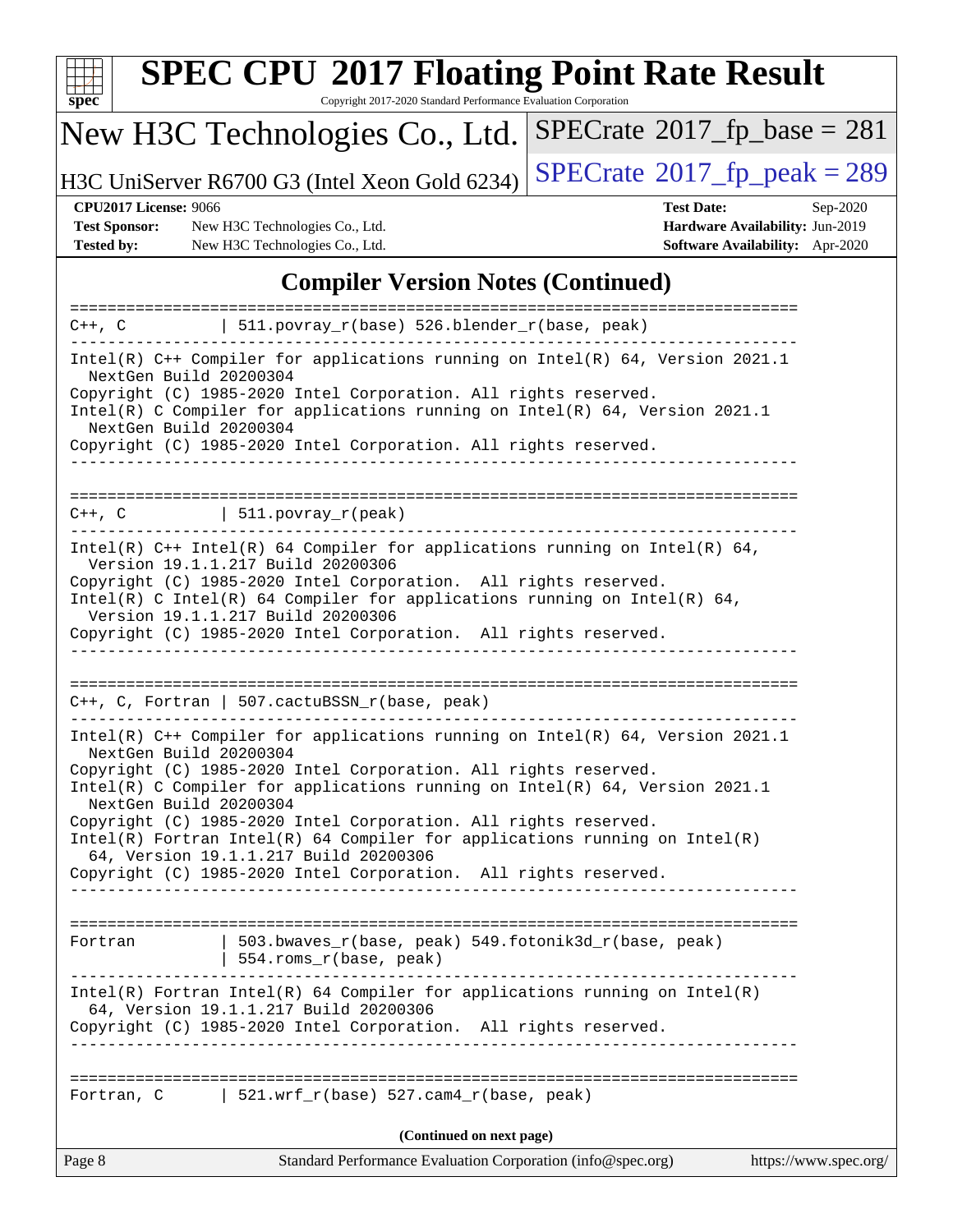| $Spec^*$                                                                  | Copyright 2017-2020 Standard Performance Evaluation Corporation<br>New H3C Technologies Co., Ltd.                                                                                                                                                                                                                                                                                                                       | $SPECrate^{\circ}2017$ _fp_base = 281                                                                      |
|---------------------------------------------------------------------------|-------------------------------------------------------------------------------------------------------------------------------------------------------------------------------------------------------------------------------------------------------------------------------------------------------------------------------------------------------------------------------------------------------------------------|------------------------------------------------------------------------------------------------------------|
|                                                                           | H3C UniServer R6700 G3 (Intel Xeon Gold 6234)                                                                                                                                                                                                                                                                                                                                                                           | $SPECTate@2017_fp\_peak = 289$                                                                             |
| <b>CPU2017 License: 9066</b><br><b>Test Sponsor:</b><br><b>Tested by:</b> | New H3C Technologies Co., Ltd.<br>New H3C Technologies Co., Ltd.                                                                                                                                                                                                                                                                                                                                                        | <b>Test Date:</b><br>Sep-2020<br>Hardware Availability: Jun-2019<br><b>Software Availability:</b> Apr-2020 |
|                                                                           | <b>Compiler Version Notes (Continued)</b>                                                                                                                                                                                                                                                                                                                                                                               |                                                                                                            |
|                                                                           | Intel(R) C Compiler for applications running on Intel(R) 64, Version 2021.1<br>NextGen Build 20200304<br>Copyright (C) 1985-2020 Intel Corporation. All rights reserved.                                                                                                                                                                                                                                                |                                                                                                            |
|                                                                           | Fortran, $C$   521.wrf_r(peak)                                                                                                                                                                                                                                                                                                                                                                                          |                                                                                                            |
|                                                                           | $Intel(R)$ Fortran Intel(R) 64 Compiler for applications running on Intel(R)<br>64, Version 19.1.1.217 Build 20200306<br>Copyright (C) 1985-2020 Intel Corporation. All rights reserved.<br>$Intel(R)$ C Intel(R) 64 Compiler for applications running on Intel(R) 64,<br>Version 19.1.1.217 Build 20200306<br>Copyright (C) 1985-2020 Intel Corporation. All rights reserved.<br>_____________________________________ |                                                                                                            |
|                                                                           |                                                                                                                                                                                                                                                                                                                                                                                                                         |                                                                                                            |
|                                                                           | Fortran, $C$   521.wrf_r(base) 527.cam4_r(base, peak)                                                                                                                                                                                                                                                                                                                                                                   |                                                                                                            |

 NextGen Build 20200304 Copyright (C) 1985-2020 Intel Corporation. All rights reserved. ------------------------------------------------------------------------------

============================================================================== Fortran, C | 521.wrf\_r(peak) ------------------------------------------------------------------------------ Intel(R) Fortran Intel(R) 64 Compiler for applications running on Intel(R) 64, Version 19.1.1.217 Build 20200306 Copyright (C) 1985-2020 Intel Corporation. All rights reserved. Intel(R) C Intel(R) 64 Compiler for applications running on Intel(R)  $64$ , Version 19.1.1.217 Build 20200306 Copyright (C) 1985-2020 Intel Corporation. All rights reserved. ------------------------------------------------------------------------------

### **[Base Compiler Invocation](http://www.spec.org/auto/cpu2017/Docs/result-fields.html#BaseCompilerInvocation)**

[C benchmarks:](http://www.spec.org/auto/cpu2017/Docs/result-fields.html#Cbenchmarks)

[icc](http://www.spec.org/cpu2017/results/res2020q4/cpu2017-20200927-24024.flags.html#user_CCbase_intel_icc_66fc1ee009f7361af1fbd72ca7dcefbb700085f36577c54f309893dd4ec40d12360134090235512931783d35fd58c0460139e722d5067c5574d8eaf2b3e37e92)

**(Continued on next page)**

Page 9 Standard Performance Evaluation Corporation [\(info@spec.org\)](mailto:info@spec.org) <https://www.spec.org/>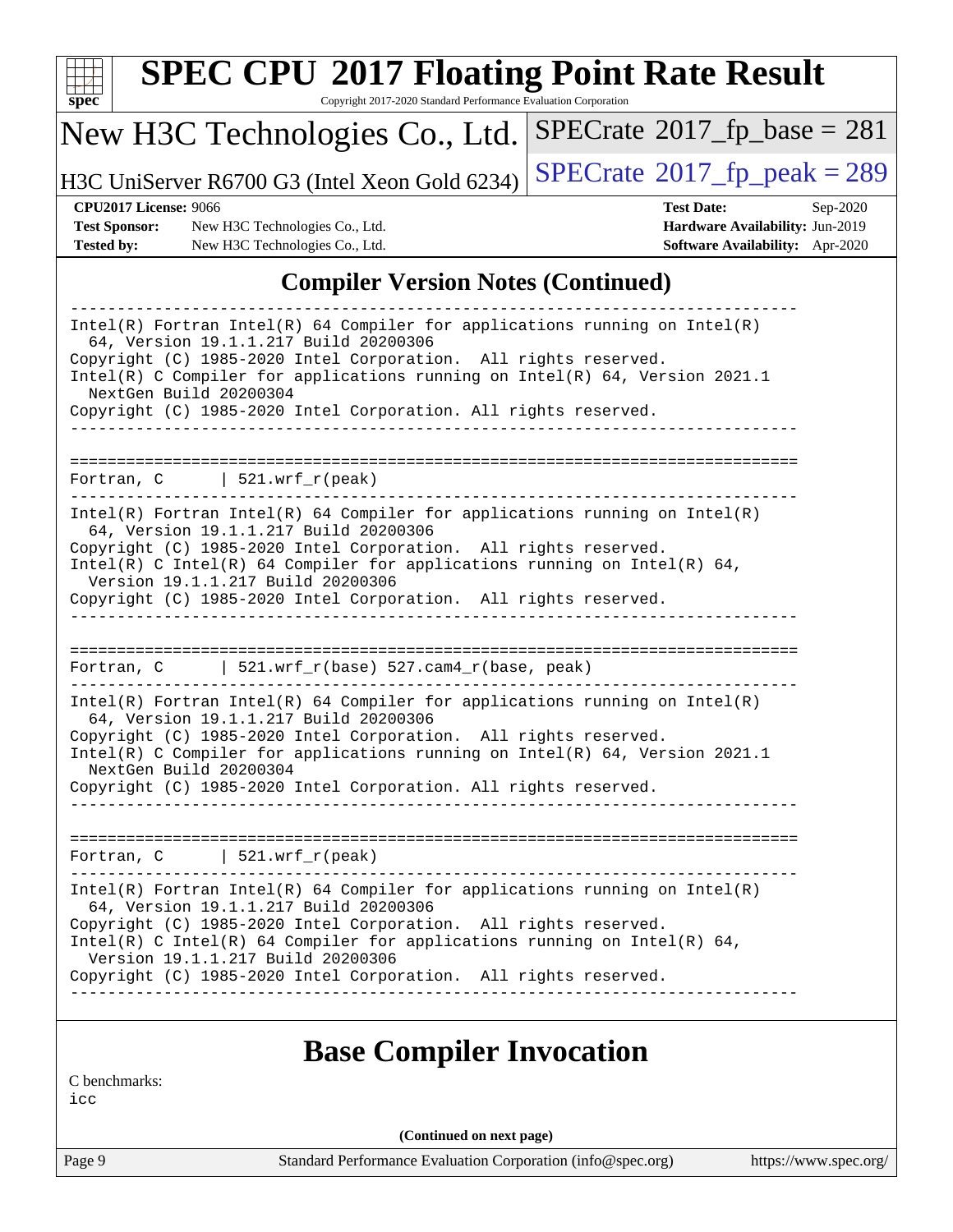

# **[SPEC CPU](http://www.spec.org/auto/cpu2017/Docs/result-fields.html#SPECCPU2017FloatingPointRateResult)[2017 Floating Point Rate Result](http://www.spec.org/auto/cpu2017/Docs/result-fields.html#SPECCPU2017FloatingPointRateResult)**

Copyright 2017-2020 Standard Performance Evaluation Corporation

### New H3C Technologies Co., Ltd.

H3C UniServer R6700 G3 (Intel Xeon Gold 6234)  $\vert$  [SPECrate](http://www.spec.org/auto/cpu2017/Docs/result-fields.html#SPECrate2017fppeak)®[2017\\_fp\\_peak = 2](http://www.spec.org/auto/cpu2017/Docs/result-fields.html#SPECrate2017fppeak)89

 $SPECTate@2017_fp\_base = 281$ 

**[Test Sponsor:](http://www.spec.org/auto/cpu2017/Docs/result-fields.html#TestSponsor)** New H3C Technologies Co., Ltd. **[Hardware Availability:](http://www.spec.org/auto/cpu2017/Docs/result-fields.html#HardwareAvailability)** Jun-2019 **[Tested by:](http://www.spec.org/auto/cpu2017/Docs/result-fields.html#Testedby)** New H3C Technologies Co., Ltd. **[Software Availability:](http://www.spec.org/auto/cpu2017/Docs/result-fields.html#SoftwareAvailability)** Apr-2020

**[CPU2017 License:](http://www.spec.org/auto/cpu2017/Docs/result-fields.html#CPU2017License)** 9066 **[Test Date:](http://www.spec.org/auto/cpu2017/Docs/result-fields.html#TestDate)** Sep-2020

## **[Base Compiler Invocation \(Continued\)](http://www.spec.org/auto/cpu2017/Docs/result-fields.html#BaseCompilerInvocation)**

[C++ benchmarks](http://www.spec.org/auto/cpu2017/Docs/result-fields.html#CXXbenchmarks): [icpc](http://www.spec.org/cpu2017/results/res2020q4/cpu2017-20200927-24024.flags.html#user_CXXbase_intel_icpc_c510b6838c7f56d33e37e94d029a35b4a7bccf4766a728ee175e80a419847e808290a9b78be685c44ab727ea267ec2f070ec5dc83b407c0218cded6866a35d07)

[Fortran benchmarks](http://www.spec.org/auto/cpu2017/Docs/result-fields.html#Fortranbenchmarks): [ifort](http://www.spec.org/cpu2017/results/res2020q4/cpu2017-20200927-24024.flags.html#user_FCbase_intel_ifort_8111460550e3ca792625aed983ce982f94888b8b503583aa7ba2b8303487b4d8a21a13e7191a45c5fd58ff318f48f9492884d4413fa793fd88dd292cad7027ca)

[Benchmarks using both Fortran and C:](http://www.spec.org/auto/cpu2017/Docs/result-fields.html#BenchmarksusingbothFortranandC) [ifort](http://www.spec.org/cpu2017/results/res2020q4/cpu2017-20200927-24024.flags.html#user_CC_FCbase_intel_ifort_8111460550e3ca792625aed983ce982f94888b8b503583aa7ba2b8303487b4d8a21a13e7191a45c5fd58ff318f48f9492884d4413fa793fd88dd292cad7027ca) [icc](http://www.spec.org/cpu2017/results/res2020q4/cpu2017-20200927-24024.flags.html#user_CC_FCbase_intel_icc_66fc1ee009f7361af1fbd72ca7dcefbb700085f36577c54f309893dd4ec40d12360134090235512931783d35fd58c0460139e722d5067c5574d8eaf2b3e37e92)

[Benchmarks using both C and C++](http://www.spec.org/auto/cpu2017/Docs/result-fields.html#BenchmarksusingbothCandCXX): [icpc](http://www.spec.org/cpu2017/results/res2020q4/cpu2017-20200927-24024.flags.html#user_CC_CXXbase_intel_icpc_c510b6838c7f56d33e37e94d029a35b4a7bccf4766a728ee175e80a419847e808290a9b78be685c44ab727ea267ec2f070ec5dc83b407c0218cded6866a35d07) [icc](http://www.spec.org/cpu2017/results/res2020q4/cpu2017-20200927-24024.flags.html#user_CC_CXXbase_intel_icc_66fc1ee009f7361af1fbd72ca7dcefbb700085f36577c54f309893dd4ec40d12360134090235512931783d35fd58c0460139e722d5067c5574d8eaf2b3e37e92)

[Benchmarks using Fortran, C, and C++:](http://www.spec.org/auto/cpu2017/Docs/result-fields.html#BenchmarksusingFortranCandCXX) [icpc](http://www.spec.org/cpu2017/results/res2020q4/cpu2017-20200927-24024.flags.html#user_CC_CXX_FCbase_intel_icpc_c510b6838c7f56d33e37e94d029a35b4a7bccf4766a728ee175e80a419847e808290a9b78be685c44ab727ea267ec2f070ec5dc83b407c0218cded6866a35d07) [icc](http://www.spec.org/cpu2017/results/res2020q4/cpu2017-20200927-24024.flags.html#user_CC_CXX_FCbase_intel_icc_66fc1ee009f7361af1fbd72ca7dcefbb700085f36577c54f309893dd4ec40d12360134090235512931783d35fd58c0460139e722d5067c5574d8eaf2b3e37e92) [ifort](http://www.spec.org/cpu2017/results/res2020q4/cpu2017-20200927-24024.flags.html#user_CC_CXX_FCbase_intel_ifort_8111460550e3ca792625aed983ce982f94888b8b503583aa7ba2b8303487b4d8a21a13e7191a45c5fd58ff318f48f9492884d4413fa793fd88dd292cad7027ca)

### **[Base Portability Flags](http://www.spec.org/auto/cpu2017/Docs/result-fields.html#BasePortabilityFlags)**

 503.bwaves\_r: [-DSPEC\\_LP64](http://www.spec.org/cpu2017/results/res2020q4/cpu2017-20200927-24024.flags.html#suite_basePORTABILITY503_bwaves_r_DSPEC_LP64) 507.cactuBSSN\_r: [-DSPEC\\_LP64](http://www.spec.org/cpu2017/results/res2020q4/cpu2017-20200927-24024.flags.html#suite_basePORTABILITY507_cactuBSSN_r_DSPEC_LP64) 508.namd\_r: [-DSPEC\\_LP64](http://www.spec.org/cpu2017/results/res2020q4/cpu2017-20200927-24024.flags.html#suite_basePORTABILITY508_namd_r_DSPEC_LP64) 510.parest\_r: [-DSPEC\\_LP64](http://www.spec.org/cpu2017/results/res2020q4/cpu2017-20200927-24024.flags.html#suite_basePORTABILITY510_parest_r_DSPEC_LP64) 511.povray\_r: [-DSPEC\\_LP64](http://www.spec.org/cpu2017/results/res2020q4/cpu2017-20200927-24024.flags.html#suite_basePORTABILITY511_povray_r_DSPEC_LP64) 519.lbm\_r: [-DSPEC\\_LP64](http://www.spec.org/cpu2017/results/res2020q4/cpu2017-20200927-24024.flags.html#suite_basePORTABILITY519_lbm_r_DSPEC_LP64) 521.wrf\_r: [-DSPEC\\_LP64](http://www.spec.org/cpu2017/results/res2020q4/cpu2017-20200927-24024.flags.html#suite_basePORTABILITY521_wrf_r_DSPEC_LP64) [-DSPEC\\_CASE\\_FLAG](http://www.spec.org/cpu2017/results/res2020q4/cpu2017-20200927-24024.flags.html#b521.wrf_r_baseCPORTABILITY_DSPEC_CASE_FLAG) [-convert big\\_endian](http://www.spec.org/cpu2017/results/res2020q4/cpu2017-20200927-24024.flags.html#user_baseFPORTABILITY521_wrf_r_convert_big_endian_c3194028bc08c63ac5d04de18c48ce6d347e4e562e8892b8bdbdc0214820426deb8554edfa529a3fb25a586e65a3d812c835984020483e7e73212c4d31a38223) 526.blender\_r: [-DSPEC\\_LP64](http://www.spec.org/cpu2017/results/res2020q4/cpu2017-20200927-24024.flags.html#suite_basePORTABILITY526_blender_r_DSPEC_LP64) [-DSPEC\\_LINUX](http://www.spec.org/cpu2017/results/res2020q4/cpu2017-20200927-24024.flags.html#b526.blender_r_baseCPORTABILITY_DSPEC_LINUX) [-funsigned-char](http://www.spec.org/cpu2017/results/res2020q4/cpu2017-20200927-24024.flags.html#user_baseCPORTABILITY526_blender_r_force_uchar_40c60f00ab013830e2dd6774aeded3ff59883ba5a1fc5fc14077f794d777847726e2a5858cbc7672e36e1b067e7e5c1d9a74f7176df07886a243d7cc18edfe67) 527.cam4\_r: [-DSPEC\\_LP64](http://www.spec.org/cpu2017/results/res2020q4/cpu2017-20200927-24024.flags.html#suite_basePORTABILITY527_cam4_r_DSPEC_LP64) [-DSPEC\\_CASE\\_FLAG](http://www.spec.org/cpu2017/results/res2020q4/cpu2017-20200927-24024.flags.html#b527.cam4_r_baseCPORTABILITY_DSPEC_CASE_FLAG) 538.imagick\_r: [-DSPEC\\_LP64](http://www.spec.org/cpu2017/results/res2020q4/cpu2017-20200927-24024.flags.html#suite_basePORTABILITY538_imagick_r_DSPEC_LP64) 544.nab\_r: [-DSPEC\\_LP64](http://www.spec.org/cpu2017/results/res2020q4/cpu2017-20200927-24024.flags.html#suite_basePORTABILITY544_nab_r_DSPEC_LP64) 549.fotonik3d\_r: [-DSPEC\\_LP64](http://www.spec.org/cpu2017/results/res2020q4/cpu2017-20200927-24024.flags.html#suite_basePORTABILITY549_fotonik3d_r_DSPEC_LP64) 554.roms\_r: [-DSPEC\\_LP64](http://www.spec.org/cpu2017/results/res2020q4/cpu2017-20200927-24024.flags.html#suite_basePORTABILITY554_roms_r_DSPEC_LP64)

### **[Base Optimization Flags](http://www.spec.org/auto/cpu2017/Docs/result-fields.html#BaseOptimizationFlags)**

#### [C benchmarks](http://www.spec.org/auto/cpu2017/Docs/result-fields.html#Cbenchmarks):

```
-m64 -qnextgen -std=c11
-Wl,-plugin-opt=-x86-branches-within-32B-boundaries -Wl,-z,muldefs
-fuse-ld=gold -xCORE-AVX512 -Ofast -ffast-math -flto -mfpmath=sse
-funroll-loops -qopt-mem-layout-trans=4
-L/usr/local/jemalloc64-5.0.1/lib -ljemalloc
```
**(Continued on next page)**

|  | Page 10 | <b>Standard Performance Evaluation Corporation</b> |
|--|---------|----------------------------------------------------|
|--|---------|----------------------------------------------------|

 $(info@spec.org)$  <https://www.spec.org/>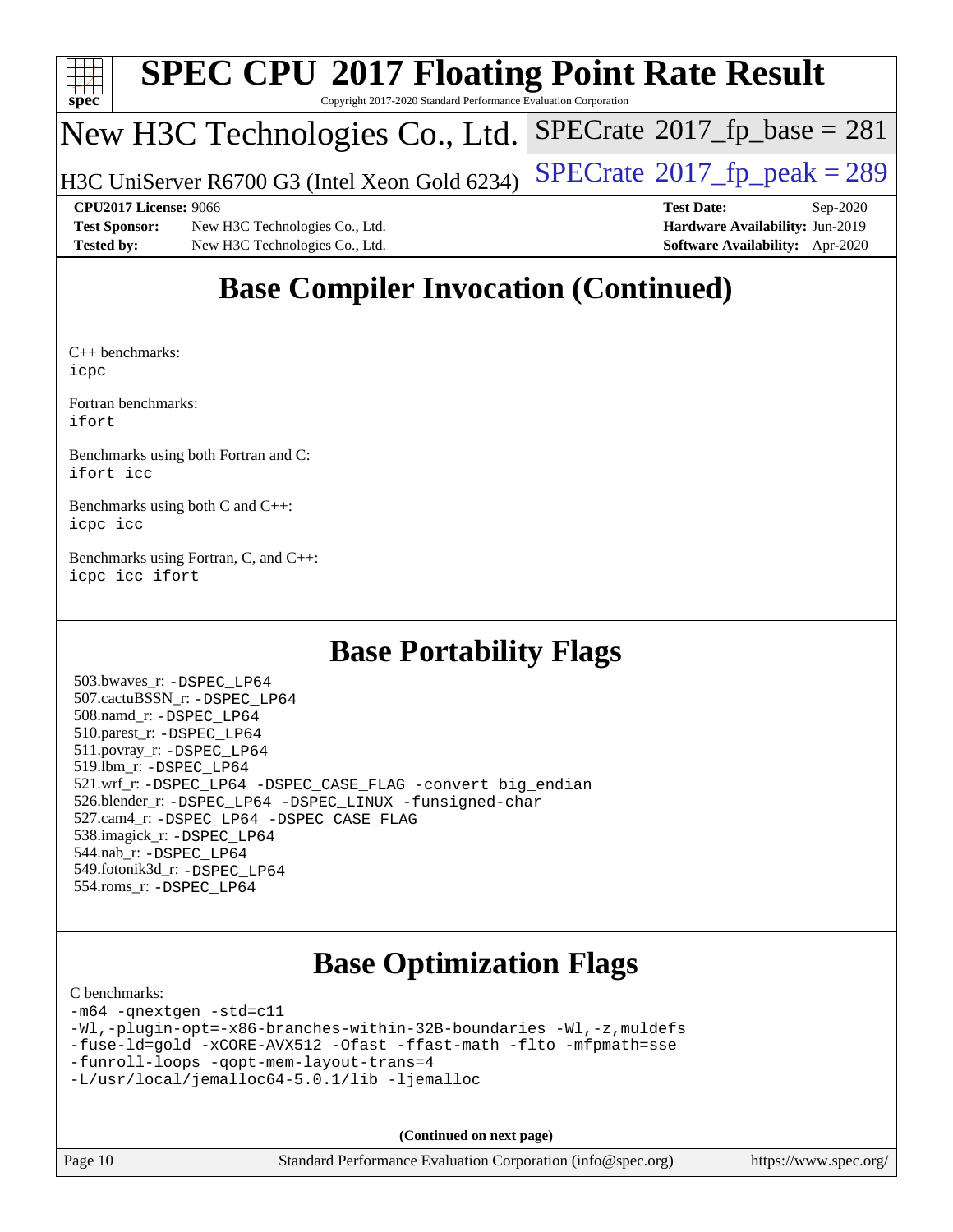

# **[SPEC CPU](http://www.spec.org/auto/cpu2017/Docs/result-fields.html#SPECCPU2017FloatingPointRateResult)[2017 Floating Point Rate Result](http://www.spec.org/auto/cpu2017/Docs/result-fields.html#SPECCPU2017FloatingPointRateResult)**

Copyright 2017-2020 Standard Performance Evaluation Corporation

### New H3C Technologies Co., Ltd.

H3C UniServer R6700 G3 (Intel Xeon Gold 6234) [SPECrate](http://www.spec.org/auto/cpu2017/Docs/result-fields.html#SPECrate2017fppeak)®[2017\\_fp\\_peak = 2](http://www.spec.org/auto/cpu2017/Docs/result-fields.html#SPECrate2017fppeak)89

 $SPECTate@2017_fp\_base = 281$ 

**[Test Sponsor:](http://www.spec.org/auto/cpu2017/Docs/result-fields.html#TestSponsor)** New H3C Technologies Co., Ltd. **[Hardware Availability:](http://www.spec.org/auto/cpu2017/Docs/result-fields.html#HardwareAvailability)** Jun-2019 **[Tested by:](http://www.spec.org/auto/cpu2017/Docs/result-fields.html#Testedby)** New H3C Technologies Co., Ltd. **[Software Availability:](http://www.spec.org/auto/cpu2017/Docs/result-fields.html#SoftwareAvailability)** Apr-2020

**[CPU2017 License:](http://www.spec.org/auto/cpu2017/Docs/result-fields.html#CPU2017License)** 9066 **[Test Date:](http://www.spec.org/auto/cpu2017/Docs/result-fields.html#TestDate)** Sep-2020

## **[Base Optimization Flags \(Continued\)](http://www.spec.org/auto/cpu2017/Docs/result-fields.html#BaseOptimizationFlags)**

#### [C++ benchmarks:](http://www.spec.org/auto/cpu2017/Docs/result-fields.html#CXXbenchmarks)

[-m64](http://www.spec.org/cpu2017/results/res2020q4/cpu2017-20200927-24024.flags.html#user_CXXbase_m64-icc) [-qnextgen](http://www.spec.org/cpu2017/results/res2020q4/cpu2017-20200927-24024.flags.html#user_CXXbase_f-qnextgen) [-Wl,-plugin-opt=-x86-branches-within-32B-boundaries](http://www.spec.org/cpu2017/results/res2020q4/cpu2017-20200927-24024.flags.html#user_CXXbase_f-x86-branches-within-32B-boundaries_0098b4e4317ae60947b7b728078a624952a08ac37a3c797dfb4ffeb399e0c61a9dd0f2f44ce917e9361fb9076ccb15e7824594512dd315205382d84209e912f3) [-Wl,-z,muldefs](http://www.spec.org/cpu2017/results/res2020q4/cpu2017-20200927-24024.flags.html#user_CXXbase_link_force_multiple1_b4cbdb97b34bdee9ceefcfe54f4c8ea74255f0b02a4b23e853cdb0e18eb4525ac79b5a88067c842dd0ee6996c24547a27a4b99331201badda8798ef8a743f577) [-fuse-ld=gold](http://www.spec.org/cpu2017/results/res2020q4/cpu2017-20200927-24024.flags.html#user_CXXbase_f-fuse-ld_920b3586e2b8c6e0748b9c84fa9b744736ba725a32cab14ad8f3d4ad28eecb2f59d1144823d2e17006539a88734fe1fc08fc3035f7676166309105a78aaabc32) [-xCORE-AVX512](http://www.spec.org/cpu2017/results/res2020q4/cpu2017-20200927-24024.flags.html#user_CXXbase_f-xCORE-AVX512) [-Ofast](http://www.spec.org/cpu2017/results/res2020q4/cpu2017-20200927-24024.flags.html#user_CXXbase_f-Ofast) [-ffast-math](http://www.spec.org/cpu2017/results/res2020q4/cpu2017-20200927-24024.flags.html#user_CXXbase_f-ffast-math) [-flto](http://www.spec.org/cpu2017/results/res2020q4/cpu2017-20200927-24024.flags.html#user_CXXbase_f-flto) [-mfpmath=sse](http://www.spec.org/cpu2017/results/res2020q4/cpu2017-20200927-24024.flags.html#user_CXXbase_f-mfpmath_70eb8fac26bde974f8ab713bc9086c5621c0b8d2f6c86f38af0bd7062540daf19db5f3a066d8c6684be05d84c9b6322eb3b5be6619d967835195b93d6c02afa1) [-funroll-loops](http://www.spec.org/cpu2017/results/res2020q4/cpu2017-20200927-24024.flags.html#user_CXXbase_f-funroll-loops) [-qopt-mem-layout-trans=4](http://www.spec.org/cpu2017/results/res2020q4/cpu2017-20200927-24024.flags.html#user_CXXbase_f-qopt-mem-layout-trans_fa39e755916c150a61361b7846f310bcdf6f04e385ef281cadf3647acec3f0ae266d1a1d22d972a7087a248fd4e6ca390a3634700869573d231a252c784941a8) [-L/usr/local/jemalloc64-5.0.1/lib](http://www.spec.org/cpu2017/results/res2020q4/cpu2017-20200927-24024.flags.html#user_CXXbase_jemalloc_link_path64_1_cc289568b1a6c0fd3b62c91b824c27fcb5af5e8098e6ad028160d21144ef1b8aef3170d2acf0bee98a8da324cfe4f67d0a3d0c4cc4673d993d694dc2a0df248b) [-ljemalloc](http://www.spec.org/cpu2017/results/res2020q4/cpu2017-20200927-24024.flags.html#user_CXXbase_jemalloc_link_lib_d1249b907c500fa1c0672f44f562e3d0f79738ae9e3c4a9c376d49f265a04b9c99b167ecedbf6711b3085be911c67ff61f150a17b3472be731631ba4d0471706) [Fortran benchmarks](http://www.spec.org/auto/cpu2017/Docs/result-fields.html#Fortranbenchmarks): [-m64](http://www.spec.org/cpu2017/results/res2020q4/cpu2017-20200927-24024.flags.html#user_FCbase_m64-icc) [-Wl,-plugin-opt=-x86-branches-within-32B-boundaries](http://www.spec.org/cpu2017/results/res2020q4/cpu2017-20200927-24024.flags.html#user_FCbase_f-x86-branches-within-32B-boundaries_0098b4e4317ae60947b7b728078a624952a08ac37a3c797dfb4ffeb399e0c61a9dd0f2f44ce917e9361fb9076ccb15e7824594512dd315205382d84209e912f3) [-Wl,-z,muldefs](http://www.spec.org/cpu2017/results/res2020q4/cpu2017-20200927-24024.flags.html#user_FCbase_link_force_multiple1_b4cbdb97b34bdee9ceefcfe54f4c8ea74255f0b02a4b23e853cdb0e18eb4525ac79b5a88067c842dd0ee6996c24547a27a4b99331201badda8798ef8a743f577) [-fuse-ld=gold](http://www.spec.org/cpu2017/results/res2020q4/cpu2017-20200927-24024.flags.html#user_FCbase_f-fuse-ld_920b3586e2b8c6e0748b9c84fa9b744736ba725a32cab14ad8f3d4ad28eecb2f59d1144823d2e17006539a88734fe1fc08fc3035f7676166309105a78aaabc32) [-xCORE-AVX512](http://www.spec.org/cpu2017/results/res2020q4/cpu2017-20200927-24024.flags.html#user_FCbase_f-xCORE-AVX512) [-O3](http://www.spec.org/cpu2017/results/res2020q4/cpu2017-20200927-24024.flags.html#user_FCbase_f-O3) [-ipo](http://www.spec.org/cpu2017/results/res2020q4/cpu2017-20200927-24024.flags.html#user_FCbase_f-ipo) [-no-prec-div](http://www.spec.org/cpu2017/results/res2020q4/cpu2017-20200927-24024.flags.html#user_FCbase_f-no-prec-div) [-qopt-prefetch](http://www.spec.org/cpu2017/results/res2020q4/cpu2017-20200927-24024.flags.html#user_FCbase_f-qopt-prefetch) [-ffinite-math-only](http://www.spec.org/cpu2017/results/res2020q4/cpu2017-20200927-24024.flags.html#user_FCbase_f_finite_math_only_cb91587bd2077682c4b38af759c288ed7c732db004271a9512da14a4f8007909a5f1427ecbf1a0fb78ff2a814402c6114ac565ca162485bbcae155b5e4258871) [-qopt-multiple-gather-scatter-by-shuffles](http://www.spec.org/cpu2017/results/res2020q4/cpu2017-20200927-24024.flags.html#user_FCbase_f-qopt-multiple-gather-scatter-by-shuffles) [-qopt-mem-layout-trans=4](http://www.spec.org/cpu2017/results/res2020q4/cpu2017-20200927-24024.flags.html#user_FCbase_f-qopt-mem-layout-trans_fa39e755916c150a61361b7846f310bcdf6f04e385ef281cadf3647acec3f0ae266d1a1d22d972a7087a248fd4e6ca390a3634700869573d231a252c784941a8) [-nostandard-realloc-lhs](http://www.spec.org/cpu2017/results/res2020q4/cpu2017-20200927-24024.flags.html#user_FCbase_f_2003_std_realloc_82b4557e90729c0f113870c07e44d33d6f5a304b4f63d4c15d2d0f1fab99f5daaed73bdb9275d9ae411527f28b936061aa8b9c8f2d63842963b95c9dd6426b8a) [-align array32byte](http://www.spec.org/cpu2017/results/res2020q4/cpu2017-20200927-24024.flags.html#user_FCbase_align_array32byte_b982fe038af199962ba9a80c053b8342c548c85b40b8e86eb3cc33dee0d7986a4af373ac2d51c3f7cf710a18d62fdce2948f201cd044323541f22fc0fffc51b6) [-auto](http://www.spec.org/cpu2017/results/res2020q4/cpu2017-20200927-24024.flags.html#user_FCbase_f-auto) [-mbranches-within-32B-boundaries](http://www.spec.org/cpu2017/results/res2020q4/cpu2017-20200927-24024.flags.html#user_FCbase_f-mbranches-within-32B-boundaries) [-L/usr/local/jemalloc64-5.0.1/lib](http://www.spec.org/cpu2017/results/res2020q4/cpu2017-20200927-24024.flags.html#user_FCbase_jemalloc_link_path64_1_cc289568b1a6c0fd3b62c91b824c27fcb5af5e8098e6ad028160d21144ef1b8aef3170d2acf0bee98a8da324cfe4f67d0a3d0c4cc4673d993d694dc2a0df248b) [-ljemalloc](http://www.spec.org/cpu2017/results/res2020q4/cpu2017-20200927-24024.flags.html#user_FCbase_jemalloc_link_lib_d1249b907c500fa1c0672f44f562e3d0f79738ae9e3c4a9c376d49f265a04b9c99b167ecedbf6711b3085be911c67ff61f150a17b3472be731631ba4d0471706) [Benchmarks using both Fortran and C](http://www.spec.org/auto/cpu2017/Docs/result-fields.html#BenchmarksusingbothFortranandC): [-m64](http://www.spec.org/cpu2017/results/res2020q4/cpu2017-20200927-24024.flags.html#user_CC_FCbase_m64-icc) [-qnextgen](http://www.spec.org/cpu2017/results/res2020q4/cpu2017-20200927-24024.flags.html#user_CC_FCbase_f-qnextgen) [-std=c11](http://www.spec.org/cpu2017/results/res2020q4/cpu2017-20200927-24024.flags.html#user_CC_FCbase_std-icc-std_0e1c27790398a4642dfca32ffe6c27b5796f9c2d2676156f2e42c9c44eaad0c049b1cdb667a270c34d979996257aeb8fc440bfb01818dbc9357bd9d174cb8524) [-Wl,-plugin-opt=-x86-branches-within-32B-boundaries](http://www.spec.org/cpu2017/results/res2020q4/cpu2017-20200927-24024.flags.html#user_CC_FCbase_f-x86-branches-within-32B-boundaries_0098b4e4317ae60947b7b728078a624952a08ac37a3c797dfb4ffeb399e0c61a9dd0f2f44ce917e9361fb9076ccb15e7824594512dd315205382d84209e912f3) [-Wl,-z,muldefs](http://www.spec.org/cpu2017/results/res2020q4/cpu2017-20200927-24024.flags.html#user_CC_FCbase_link_force_multiple1_b4cbdb97b34bdee9ceefcfe54f4c8ea74255f0b02a4b23e853cdb0e18eb4525ac79b5a88067c842dd0ee6996c24547a27a4b99331201badda8798ef8a743f577) [-fuse-ld=gold](http://www.spec.org/cpu2017/results/res2020q4/cpu2017-20200927-24024.flags.html#user_CC_FCbase_f-fuse-ld_920b3586e2b8c6e0748b9c84fa9b744736ba725a32cab14ad8f3d4ad28eecb2f59d1144823d2e17006539a88734fe1fc08fc3035f7676166309105a78aaabc32) [-xCORE-AVX512](http://www.spec.org/cpu2017/results/res2020q4/cpu2017-20200927-24024.flags.html#user_CC_FCbase_f-xCORE-AVX512) [-Ofast](http://www.spec.org/cpu2017/results/res2020q4/cpu2017-20200927-24024.flags.html#user_CC_FCbase_f-Ofast) [-ffast-math](http://www.spec.org/cpu2017/results/res2020q4/cpu2017-20200927-24024.flags.html#user_CC_FCbase_f-ffast-math) [-flto](http://www.spec.org/cpu2017/results/res2020q4/cpu2017-20200927-24024.flags.html#user_CC_FCbase_f-flto) [-mfpmath=sse](http://www.spec.org/cpu2017/results/res2020q4/cpu2017-20200927-24024.flags.html#user_CC_FCbase_f-mfpmath_70eb8fac26bde974f8ab713bc9086c5621c0b8d2f6c86f38af0bd7062540daf19db5f3a066d8c6684be05d84c9b6322eb3b5be6619d967835195b93d6c02afa1) [-funroll-loops](http://www.spec.org/cpu2017/results/res2020q4/cpu2017-20200927-24024.flags.html#user_CC_FCbase_f-funroll-loops) [-qopt-mem-layout-trans=4](http://www.spec.org/cpu2017/results/res2020q4/cpu2017-20200927-24024.flags.html#user_CC_FCbase_f-qopt-mem-layout-trans_fa39e755916c150a61361b7846f310bcdf6f04e385ef281cadf3647acec3f0ae266d1a1d22d972a7087a248fd4e6ca390a3634700869573d231a252c784941a8) [-O3](http://www.spec.org/cpu2017/results/res2020q4/cpu2017-20200927-24024.flags.html#user_CC_FCbase_f-O3) [-ipo](http://www.spec.org/cpu2017/results/res2020q4/cpu2017-20200927-24024.flags.html#user_CC_FCbase_f-ipo) [-no-prec-div](http://www.spec.org/cpu2017/results/res2020q4/cpu2017-20200927-24024.flags.html#user_CC_FCbase_f-no-prec-div) [-qopt-prefetch](http://www.spec.org/cpu2017/results/res2020q4/cpu2017-20200927-24024.flags.html#user_CC_FCbase_f-qopt-prefetch) [-ffinite-math-only](http://www.spec.org/cpu2017/results/res2020q4/cpu2017-20200927-24024.flags.html#user_CC_FCbase_f_finite_math_only_cb91587bd2077682c4b38af759c288ed7c732db004271a9512da14a4f8007909a5f1427ecbf1a0fb78ff2a814402c6114ac565ca162485bbcae155b5e4258871) [-qopt-multiple-gather-scatter-by-shuffles](http://www.spec.org/cpu2017/results/res2020q4/cpu2017-20200927-24024.flags.html#user_CC_FCbase_f-qopt-multiple-gather-scatter-by-shuffles) [-nostandard-realloc-lhs](http://www.spec.org/cpu2017/results/res2020q4/cpu2017-20200927-24024.flags.html#user_CC_FCbase_f_2003_std_realloc_82b4557e90729c0f113870c07e44d33d6f5a304b4f63d4c15d2d0f1fab99f5daaed73bdb9275d9ae411527f28b936061aa8b9c8f2d63842963b95c9dd6426b8a) [-align array32byte](http://www.spec.org/cpu2017/results/res2020q4/cpu2017-20200927-24024.flags.html#user_CC_FCbase_align_array32byte_b982fe038af199962ba9a80c053b8342c548c85b40b8e86eb3cc33dee0d7986a4af373ac2d51c3f7cf710a18d62fdce2948f201cd044323541f22fc0fffc51b6) [-auto](http://www.spec.org/cpu2017/results/res2020q4/cpu2017-20200927-24024.flags.html#user_CC_FCbase_f-auto) [-mbranches-within-32B-boundaries](http://www.spec.org/cpu2017/results/res2020q4/cpu2017-20200927-24024.flags.html#user_CC_FCbase_f-mbranches-within-32B-boundaries) [-L/usr/local/jemalloc64-5.0.1/lib](http://www.spec.org/cpu2017/results/res2020q4/cpu2017-20200927-24024.flags.html#user_CC_FCbase_jemalloc_link_path64_1_cc289568b1a6c0fd3b62c91b824c27fcb5af5e8098e6ad028160d21144ef1b8aef3170d2acf0bee98a8da324cfe4f67d0a3d0c4cc4673d993d694dc2a0df248b) [-ljemalloc](http://www.spec.org/cpu2017/results/res2020q4/cpu2017-20200927-24024.flags.html#user_CC_FCbase_jemalloc_link_lib_d1249b907c500fa1c0672f44f562e3d0f79738ae9e3c4a9c376d49f265a04b9c99b167ecedbf6711b3085be911c67ff61f150a17b3472be731631ba4d0471706) [Benchmarks using both C and C++](http://www.spec.org/auto/cpu2017/Docs/result-fields.html#BenchmarksusingbothCandCXX): [-m64](http://www.spec.org/cpu2017/results/res2020q4/cpu2017-20200927-24024.flags.html#user_CC_CXXbase_m64-icc) [-qnextgen](http://www.spec.org/cpu2017/results/res2020q4/cpu2017-20200927-24024.flags.html#user_CC_CXXbase_f-qnextgen) [-std=c11](http://www.spec.org/cpu2017/results/res2020q4/cpu2017-20200927-24024.flags.html#user_CC_CXXbase_std-icc-std_0e1c27790398a4642dfca32ffe6c27b5796f9c2d2676156f2e42c9c44eaad0c049b1cdb667a270c34d979996257aeb8fc440bfb01818dbc9357bd9d174cb8524) [-Wl,-plugin-opt=-x86-branches-within-32B-boundaries](http://www.spec.org/cpu2017/results/res2020q4/cpu2017-20200927-24024.flags.html#user_CC_CXXbase_f-x86-branches-within-32B-boundaries_0098b4e4317ae60947b7b728078a624952a08ac37a3c797dfb4ffeb399e0c61a9dd0f2f44ce917e9361fb9076ccb15e7824594512dd315205382d84209e912f3) [-Wl,-z,muldefs](http://www.spec.org/cpu2017/results/res2020q4/cpu2017-20200927-24024.flags.html#user_CC_CXXbase_link_force_multiple1_b4cbdb97b34bdee9ceefcfe54f4c8ea74255f0b02a4b23e853cdb0e18eb4525ac79b5a88067c842dd0ee6996c24547a27a4b99331201badda8798ef8a743f577) [-fuse-ld=gold](http://www.spec.org/cpu2017/results/res2020q4/cpu2017-20200927-24024.flags.html#user_CC_CXXbase_f-fuse-ld_920b3586e2b8c6e0748b9c84fa9b744736ba725a32cab14ad8f3d4ad28eecb2f59d1144823d2e17006539a88734fe1fc08fc3035f7676166309105a78aaabc32) [-xCORE-AVX512](http://www.spec.org/cpu2017/results/res2020q4/cpu2017-20200927-24024.flags.html#user_CC_CXXbase_f-xCORE-AVX512) [-Ofast](http://www.spec.org/cpu2017/results/res2020q4/cpu2017-20200927-24024.flags.html#user_CC_CXXbase_f-Ofast) [-ffast-math](http://www.spec.org/cpu2017/results/res2020q4/cpu2017-20200927-24024.flags.html#user_CC_CXXbase_f-ffast-math) [-flto](http://www.spec.org/cpu2017/results/res2020q4/cpu2017-20200927-24024.flags.html#user_CC_CXXbase_f-flto) [-mfpmath=sse](http://www.spec.org/cpu2017/results/res2020q4/cpu2017-20200927-24024.flags.html#user_CC_CXXbase_f-mfpmath_70eb8fac26bde974f8ab713bc9086c5621c0b8d2f6c86f38af0bd7062540daf19db5f3a066d8c6684be05d84c9b6322eb3b5be6619d967835195b93d6c02afa1) [-funroll-loops](http://www.spec.org/cpu2017/results/res2020q4/cpu2017-20200927-24024.flags.html#user_CC_CXXbase_f-funroll-loops) [-qopt-mem-layout-trans=4](http://www.spec.org/cpu2017/results/res2020q4/cpu2017-20200927-24024.flags.html#user_CC_CXXbase_f-qopt-mem-layout-trans_fa39e755916c150a61361b7846f310bcdf6f04e385ef281cadf3647acec3f0ae266d1a1d22d972a7087a248fd4e6ca390a3634700869573d231a252c784941a8) [-L/usr/local/jemalloc64-5.0.1/lib](http://www.spec.org/cpu2017/results/res2020q4/cpu2017-20200927-24024.flags.html#user_CC_CXXbase_jemalloc_link_path64_1_cc289568b1a6c0fd3b62c91b824c27fcb5af5e8098e6ad028160d21144ef1b8aef3170d2acf0bee98a8da324cfe4f67d0a3d0c4cc4673d993d694dc2a0df248b) [-ljemalloc](http://www.spec.org/cpu2017/results/res2020q4/cpu2017-20200927-24024.flags.html#user_CC_CXXbase_jemalloc_link_lib_d1249b907c500fa1c0672f44f562e3d0f79738ae9e3c4a9c376d49f265a04b9c99b167ecedbf6711b3085be911c67ff61f150a17b3472be731631ba4d0471706)

#### [Benchmarks using Fortran, C, and C++:](http://www.spec.org/auto/cpu2017/Docs/result-fields.html#BenchmarksusingFortranCandCXX)

[-m64](http://www.spec.org/cpu2017/results/res2020q4/cpu2017-20200927-24024.flags.html#user_CC_CXX_FCbase_m64-icc) [-qnextgen](http://www.spec.org/cpu2017/results/res2020q4/cpu2017-20200927-24024.flags.html#user_CC_CXX_FCbase_f-qnextgen) [-std=c11](http://www.spec.org/cpu2017/results/res2020q4/cpu2017-20200927-24024.flags.html#user_CC_CXX_FCbase_std-icc-std_0e1c27790398a4642dfca32ffe6c27b5796f9c2d2676156f2e42c9c44eaad0c049b1cdb667a270c34d979996257aeb8fc440bfb01818dbc9357bd9d174cb8524) [-Wl,-plugin-opt=-x86-branches-within-32B-boundaries](http://www.spec.org/cpu2017/results/res2020q4/cpu2017-20200927-24024.flags.html#user_CC_CXX_FCbase_f-x86-branches-within-32B-boundaries_0098b4e4317ae60947b7b728078a624952a08ac37a3c797dfb4ffeb399e0c61a9dd0f2f44ce917e9361fb9076ccb15e7824594512dd315205382d84209e912f3) [-Wl,-z,muldefs](http://www.spec.org/cpu2017/results/res2020q4/cpu2017-20200927-24024.flags.html#user_CC_CXX_FCbase_link_force_multiple1_b4cbdb97b34bdee9ceefcfe54f4c8ea74255f0b02a4b23e853cdb0e18eb4525ac79b5a88067c842dd0ee6996c24547a27a4b99331201badda8798ef8a743f577) [-fuse-ld=gold](http://www.spec.org/cpu2017/results/res2020q4/cpu2017-20200927-24024.flags.html#user_CC_CXX_FCbase_f-fuse-ld_920b3586e2b8c6e0748b9c84fa9b744736ba725a32cab14ad8f3d4ad28eecb2f59d1144823d2e17006539a88734fe1fc08fc3035f7676166309105a78aaabc32) [-xCORE-AVX512](http://www.spec.org/cpu2017/results/res2020q4/cpu2017-20200927-24024.flags.html#user_CC_CXX_FCbase_f-xCORE-AVX512) [-Ofast](http://www.spec.org/cpu2017/results/res2020q4/cpu2017-20200927-24024.flags.html#user_CC_CXX_FCbase_f-Ofast) [-ffast-math](http://www.spec.org/cpu2017/results/res2020q4/cpu2017-20200927-24024.flags.html#user_CC_CXX_FCbase_f-ffast-math) [-flto](http://www.spec.org/cpu2017/results/res2020q4/cpu2017-20200927-24024.flags.html#user_CC_CXX_FCbase_f-flto) [-mfpmath=sse](http://www.spec.org/cpu2017/results/res2020q4/cpu2017-20200927-24024.flags.html#user_CC_CXX_FCbase_f-mfpmath_70eb8fac26bde974f8ab713bc9086c5621c0b8d2f6c86f38af0bd7062540daf19db5f3a066d8c6684be05d84c9b6322eb3b5be6619d967835195b93d6c02afa1) [-funroll-loops](http://www.spec.org/cpu2017/results/res2020q4/cpu2017-20200927-24024.flags.html#user_CC_CXX_FCbase_f-funroll-loops) [-qopt-mem-layout-trans=4](http://www.spec.org/cpu2017/results/res2020q4/cpu2017-20200927-24024.flags.html#user_CC_CXX_FCbase_f-qopt-mem-layout-trans_fa39e755916c150a61361b7846f310bcdf6f04e385ef281cadf3647acec3f0ae266d1a1d22d972a7087a248fd4e6ca390a3634700869573d231a252c784941a8) [-O3](http://www.spec.org/cpu2017/results/res2020q4/cpu2017-20200927-24024.flags.html#user_CC_CXX_FCbase_f-O3) [-ipo](http://www.spec.org/cpu2017/results/res2020q4/cpu2017-20200927-24024.flags.html#user_CC_CXX_FCbase_f-ipo) [-no-prec-div](http://www.spec.org/cpu2017/results/res2020q4/cpu2017-20200927-24024.flags.html#user_CC_CXX_FCbase_f-no-prec-div) [-qopt-prefetch](http://www.spec.org/cpu2017/results/res2020q4/cpu2017-20200927-24024.flags.html#user_CC_CXX_FCbase_f-qopt-prefetch) [-ffinite-math-only](http://www.spec.org/cpu2017/results/res2020q4/cpu2017-20200927-24024.flags.html#user_CC_CXX_FCbase_f_finite_math_only_cb91587bd2077682c4b38af759c288ed7c732db004271a9512da14a4f8007909a5f1427ecbf1a0fb78ff2a814402c6114ac565ca162485bbcae155b5e4258871) [-qopt-multiple-gather-scatter-by-shuffles](http://www.spec.org/cpu2017/results/res2020q4/cpu2017-20200927-24024.flags.html#user_CC_CXX_FCbase_f-qopt-multiple-gather-scatter-by-shuffles) [-nostandard-realloc-lhs](http://www.spec.org/cpu2017/results/res2020q4/cpu2017-20200927-24024.flags.html#user_CC_CXX_FCbase_f_2003_std_realloc_82b4557e90729c0f113870c07e44d33d6f5a304b4f63d4c15d2d0f1fab99f5daaed73bdb9275d9ae411527f28b936061aa8b9c8f2d63842963b95c9dd6426b8a) [-align array32byte](http://www.spec.org/cpu2017/results/res2020q4/cpu2017-20200927-24024.flags.html#user_CC_CXX_FCbase_align_array32byte_b982fe038af199962ba9a80c053b8342c548c85b40b8e86eb3cc33dee0d7986a4af373ac2d51c3f7cf710a18d62fdce2948f201cd044323541f22fc0fffc51b6) [-auto](http://www.spec.org/cpu2017/results/res2020q4/cpu2017-20200927-24024.flags.html#user_CC_CXX_FCbase_f-auto) [-mbranches-within-32B-boundaries](http://www.spec.org/cpu2017/results/res2020q4/cpu2017-20200927-24024.flags.html#user_CC_CXX_FCbase_f-mbranches-within-32B-boundaries) [-L/usr/local/jemalloc64-5.0.1/lib](http://www.spec.org/cpu2017/results/res2020q4/cpu2017-20200927-24024.flags.html#user_CC_CXX_FCbase_jemalloc_link_path64_1_cc289568b1a6c0fd3b62c91b824c27fcb5af5e8098e6ad028160d21144ef1b8aef3170d2acf0bee98a8da324cfe4f67d0a3d0c4cc4673d993d694dc2a0df248b) [-ljemalloc](http://www.spec.org/cpu2017/results/res2020q4/cpu2017-20200927-24024.flags.html#user_CC_CXX_FCbase_jemalloc_link_lib_d1249b907c500fa1c0672f44f562e3d0f79738ae9e3c4a9c376d49f265a04b9c99b167ecedbf6711b3085be911c67ff61f150a17b3472be731631ba4d0471706)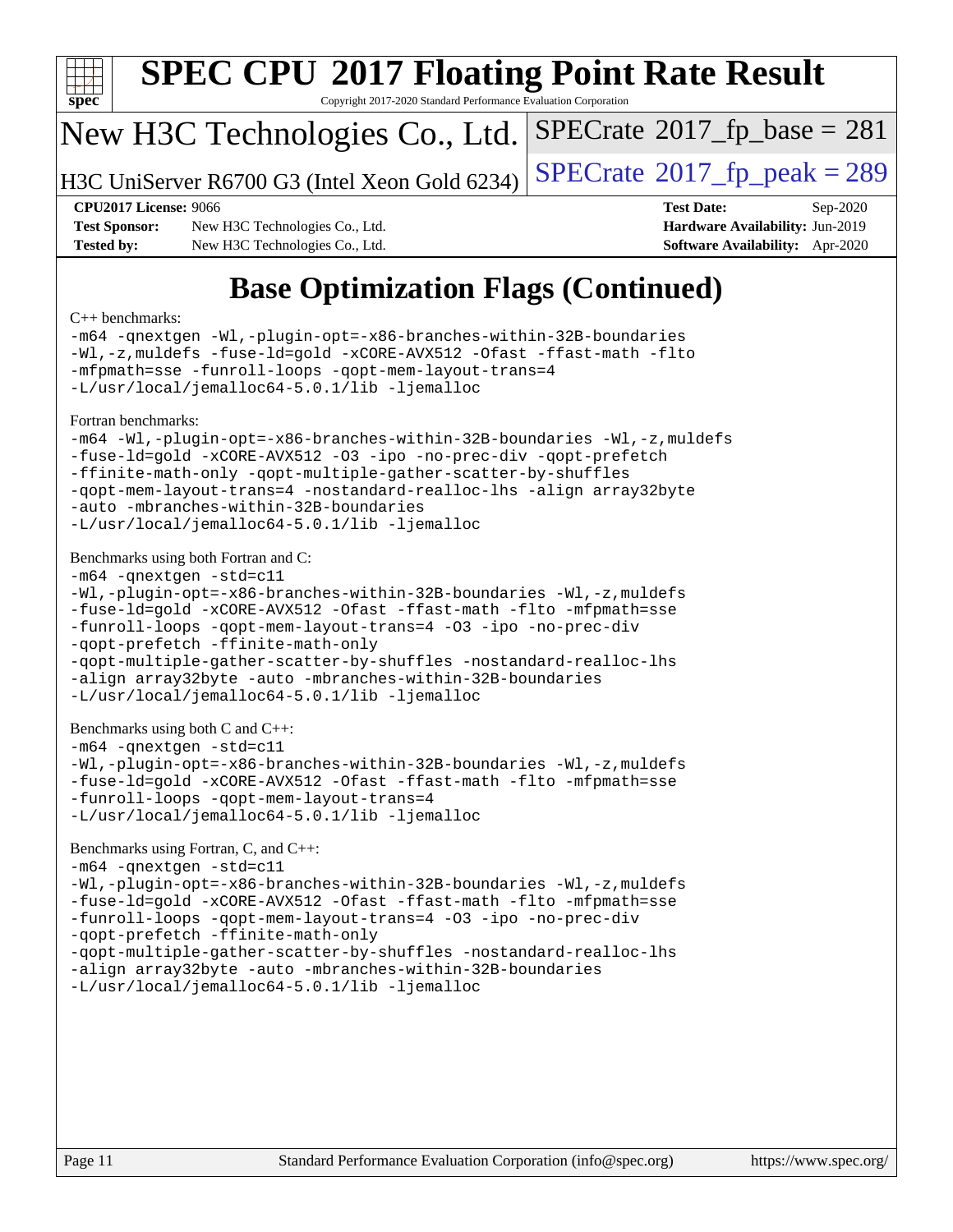| $\frac{1}{\text{spec}^*}$ | <b>SPEC CPU®2017 Floating Point Rate Result</b><br>Copyright 2017-2020 Standard Performance Evaluation Corporation |                                            |
|---------------------------|--------------------------------------------------------------------------------------------------------------------|--------------------------------------------|
|                           | New H3C Technologies Co., Ltd. SPECrate®2017_fp_base = 281                                                         |                                            |
|                           | H3C UniServer R6700 G3 (Intel Xeon Gold 6234)                                                                      | $SPECTate$ <sup>®</sup> 2017_fp_peak = 289 |
|                           | CPU2017 License: 9066                                                                                              | <b>Test Date:</b><br>Sep-2020              |
| <b>Test Sponsor:</b>      | New H3C Technologies Co., Ltd.                                                                                     | Hardware Availability: Jun-2019            |
| <b>Tested by:</b>         | New H3C Technologies Co., Ltd.                                                                                     | Software Availability: Apr-2020            |

### **[Peak Compiler Invocation](http://www.spec.org/auto/cpu2017/Docs/result-fields.html#PeakCompilerInvocation)**

[C benchmarks](http://www.spec.org/auto/cpu2017/Docs/result-fields.html#Cbenchmarks):

[icc](http://www.spec.org/cpu2017/results/res2020q4/cpu2017-20200927-24024.flags.html#user_CCpeak_intel_icc_66fc1ee009f7361af1fbd72ca7dcefbb700085f36577c54f309893dd4ec40d12360134090235512931783d35fd58c0460139e722d5067c5574d8eaf2b3e37e92)

[C++ benchmarks](http://www.spec.org/auto/cpu2017/Docs/result-fields.html#CXXbenchmarks): [icpc](http://www.spec.org/cpu2017/results/res2020q4/cpu2017-20200927-24024.flags.html#user_CXXpeak_intel_icpc_c510b6838c7f56d33e37e94d029a35b4a7bccf4766a728ee175e80a419847e808290a9b78be685c44ab727ea267ec2f070ec5dc83b407c0218cded6866a35d07)

[Fortran benchmarks:](http://www.spec.org/auto/cpu2017/Docs/result-fields.html#Fortranbenchmarks) [ifort](http://www.spec.org/cpu2017/results/res2020q4/cpu2017-20200927-24024.flags.html#user_FCpeak_intel_ifort_8111460550e3ca792625aed983ce982f94888b8b503583aa7ba2b8303487b4d8a21a13e7191a45c5fd58ff318f48f9492884d4413fa793fd88dd292cad7027ca)

[Benchmarks using both Fortran and C](http://www.spec.org/auto/cpu2017/Docs/result-fields.html#BenchmarksusingbothFortranandC): [ifort](http://www.spec.org/cpu2017/results/res2020q4/cpu2017-20200927-24024.flags.html#user_CC_FCpeak_intel_ifort_8111460550e3ca792625aed983ce982f94888b8b503583aa7ba2b8303487b4d8a21a13e7191a45c5fd58ff318f48f9492884d4413fa793fd88dd292cad7027ca) [icc](http://www.spec.org/cpu2017/results/res2020q4/cpu2017-20200927-24024.flags.html#user_CC_FCpeak_intel_icc_66fc1ee009f7361af1fbd72ca7dcefbb700085f36577c54f309893dd4ec40d12360134090235512931783d35fd58c0460139e722d5067c5574d8eaf2b3e37e92)

[Benchmarks using both C and C++:](http://www.spec.org/auto/cpu2017/Docs/result-fields.html#BenchmarksusingbothCandCXX) [icpc](http://www.spec.org/cpu2017/results/res2020q4/cpu2017-20200927-24024.flags.html#user_CC_CXXpeak_intel_icpc_c510b6838c7f56d33e37e94d029a35b4a7bccf4766a728ee175e80a419847e808290a9b78be685c44ab727ea267ec2f070ec5dc83b407c0218cded6866a35d07) [icc](http://www.spec.org/cpu2017/results/res2020q4/cpu2017-20200927-24024.flags.html#user_CC_CXXpeak_intel_icc_66fc1ee009f7361af1fbd72ca7dcefbb700085f36577c54f309893dd4ec40d12360134090235512931783d35fd58c0460139e722d5067c5574d8eaf2b3e37e92)

[Benchmarks using Fortran, C, and C++](http://www.spec.org/auto/cpu2017/Docs/result-fields.html#BenchmarksusingFortranCandCXX): [icpc](http://www.spec.org/cpu2017/results/res2020q4/cpu2017-20200927-24024.flags.html#user_CC_CXX_FCpeak_intel_icpc_c510b6838c7f56d33e37e94d029a35b4a7bccf4766a728ee175e80a419847e808290a9b78be685c44ab727ea267ec2f070ec5dc83b407c0218cded6866a35d07) [icc](http://www.spec.org/cpu2017/results/res2020q4/cpu2017-20200927-24024.flags.html#user_CC_CXX_FCpeak_intel_icc_66fc1ee009f7361af1fbd72ca7dcefbb700085f36577c54f309893dd4ec40d12360134090235512931783d35fd58c0460139e722d5067c5574d8eaf2b3e37e92) [ifort](http://www.spec.org/cpu2017/results/res2020q4/cpu2017-20200927-24024.flags.html#user_CC_CXX_FCpeak_intel_ifort_8111460550e3ca792625aed983ce982f94888b8b503583aa7ba2b8303487b4d8a21a13e7191a45c5fd58ff318f48f9492884d4413fa793fd88dd292cad7027ca)

### **[Peak Portability Flags](http://www.spec.org/auto/cpu2017/Docs/result-fields.html#PeakPortabilityFlags)**

Same as Base Portability Flags

## **[Peak Optimization Flags](http://www.spec.org/auto/cpu2017/Docs/result-fields.html#PeakOptimizationFlags)**

[C benchmarks](http://www.spec.org/auto/cpu2017/Docs/result-fields.html#Cbenchmarks):

519.lbm\_r: basepeak = yes

538.imagick\_r: basepeak = yes

 $544.nab$ <sub>r</sub>: basepeak = yes

[C++ benchmarks:](http://www.spec.org/auto/cpu2017/Docs/result-fields.html#CXXbenchmarks)

508.namd\_r: basepeak = yes

 510.parest\_r: [-m64](http://www.spec.org/cpu2017/results/res2020q4/cpu2017-20200927-24024.flags.html#user_peakCXXLD510_parest_r_m64-icc) [-qnextgen](http://www.spec.org/cpu2017/results/res2020q4/cpu2017-20200927-24024.flags.html#user_peakCXXLD510_parest_r_f-qnextgen) [-Wl,-plugin-opt=-x86-branches-within-32B-boundaries](http://www.spec.org/cpu2017/results/res2020q4/cpu2017-20200927-24024.flags.html#user_peakLDFLAGS510_parest_r_f-x86-branches-within-32B-boundaries_0098b4e4317ae60947b7b728078a624952a08ac37a3c797dfb4ffeb399e0c61a9dd0f2f44ce917e9361fb9076ccb15e7824594512dd315205382d84209e912f3) [-Wl,-z,muldefs](http://www.spec.org/cpu2017/results/res2020q4/cpu2017-20200927-24024.flags.html#user_peakEXTRA_LDFLAGS510_parest_r_link_force_multiple1_b4cbdb97b34bdee9ceefcfe54f4c8ea74255f0b02a4b23e853cdb0e18eb4525ac79b5a88067c842dd0ee6996c24547a27a4b99331201badda8798ef8a743f577) [-fuse-ld=gold](http://www.spec.org/cpu2017/results/res2020q4/cpu2017-20200927-24024.flags.html#user_peakEXTRA_LDFLAGS510_parest_r_f-fuse-ld_920b3586e2b8c6e0748b9c84fa9b744736ba725a32cab14ad8f3d4ad28eecb2f59d1144823d2e17006539a88734fe1fc08fc3035f7676166309105a78aaabc32) [-xCORE-AVX512](http://www.spec.org/cpu2017/results/res2020q4/cpu2017-20200927-24024.flags.html#user_peakCXXOPTIMIZE510_parest_r_f-xCORE-AVX512) [-Ofast](http://www.spec.org/cpu2017/results/res2020q4/cpu2017-20200927-24024.flags.html#user_peakCXXOPTIMIZE510_parest_r_f-Ofast) [-ffast-math](http://www.spec.org/cpu2017/results/res2020q4/cpu2017-20200927-24024.flags.html#user_peakCXXOPTIMIZE510_parest_r_f-ffast-math) [-flto](http://www.spec.org/cpu2017/results/res2020q4/cpu2017-20200927-24024.flags.html#user_peakCXXOPTIMIZE510_parest_r_f-flto) [-mfpmath=sse](http://www.spec.org/cpu2017/results/res2020q4/cpu2017-20200927-24024.flags.html#user_peakCXXOPTIMIZE510_parest_r_f-mfpmath_70eb8fac26bde974f8ab713bc9086c5621c0b8d2f6c86f38af0bd7062540daf19db5f3a066d8c6684be05d84c9b6322eb3b5be6619d967835195b93d6c02afa1) [-funroll-loops](http://www.spec.org/cpu2017/results/res2020q4/cpu2017-20200927-24024.flags.html#user_peakCXXOPTIMIZE510_parest_r_f-funroll-loops) [-qopt-mem-layout-trans=4](http://www.spec.org/cpu2017/results/res2020q4/cpu2017-20200927-24024.flags.html#user_peakCXXOPTIMIZE510_parest_r_f-qopt-mem-layout-trans_fa39e755916c150a61361b7846f310bcdf6f04e385ef281cadf3647acec3f0ae266d1a1d22d972a7087a248fd4e6ca390a3634700869573d231a252c784941a8) [-L/usr/local/jemalloc64-5.0.1/lib](http://www.spec.org/cpu2017/results/res2020q4/cpu2017-20200927-24024.flags.html#user_peakEXTRA_LIBS510_parest_r_jemalloc_link_path64_1_cc289568b1a6c0fd3b62c91b824c27fcb5af5e8098e6ad028160d21144ef1b8aef3170d2acf0bee98a8da324cfe4f67d0a3d0c4cc4673d993d694dc2a0df248b) [-ljemalloc](http://www.spec.org/cpu2017/results/res2020q4/cpu2017-20200927-24024.flags.html#user_peakEXTRA_LIBS510_parest_r_jemalloc_link_lib_d1249b907c500fa1c0672f44f562e3d0f79738ae9e3c4a9c376d49f265a04b9c99b167ecedbf6711b3085be911c67ff61f150a17b3472be731631ba4d0471706)

**(Continued on next page)**

Page 12 Standard Performance Evaluation Corporation [\(info@spec.org\)](mailto:info@spec.org) <https://www.spec.org/>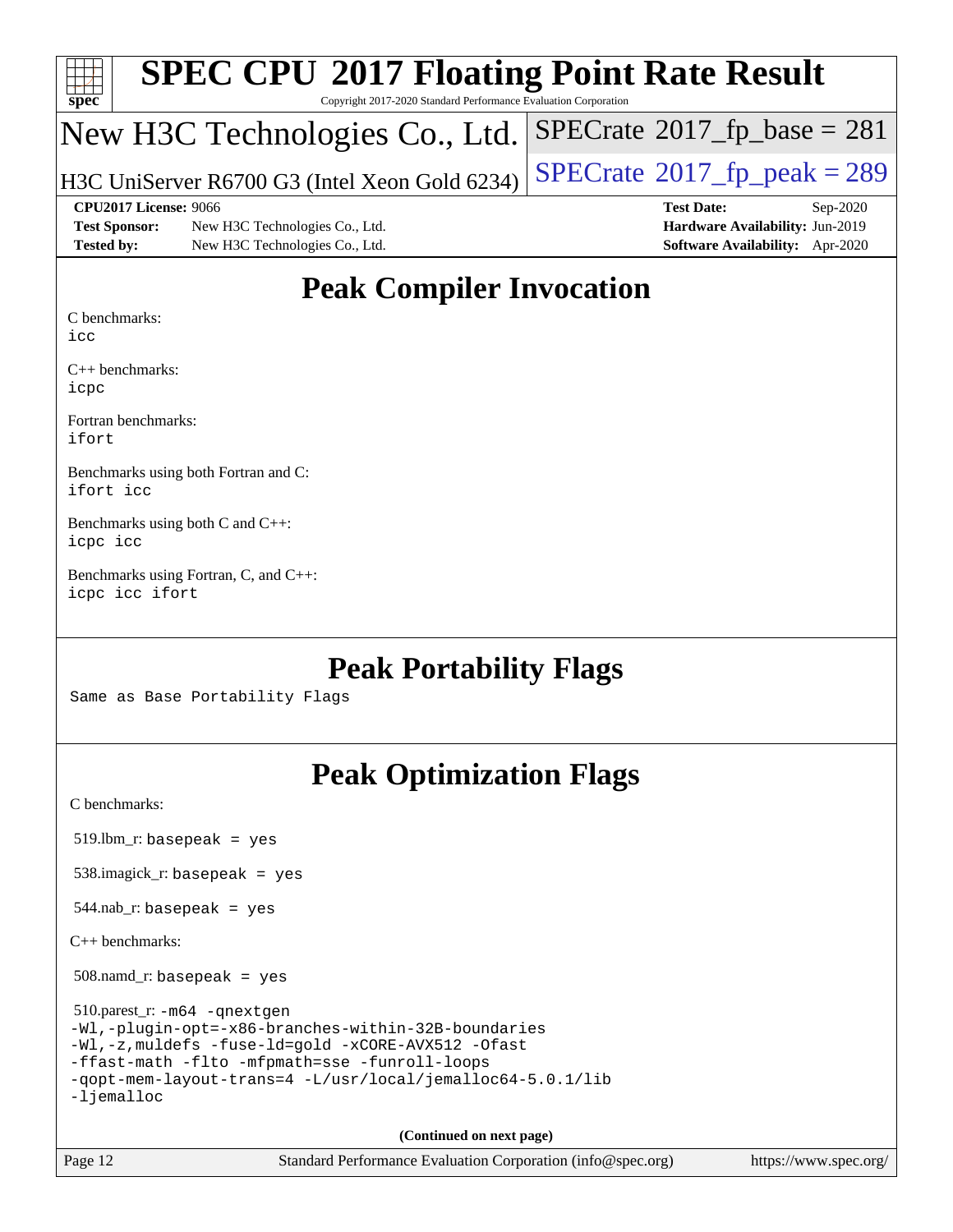| <b>SPEC CPU®2017 Floating Point Rate Result</b><br>$spec^*$<br>Copyright 2017-2020 Standard Performance Evaluation Corporation                                                                                                                                                                                                                                                                |                                                                  |
|-----------------------------------------------------------------------------------------------------------------------------------------------------------------------------------------------------------------------------------------------------------------------------------------------------------------------------------------------------------------------------------------------|------------------------------------------------------------------|
| New H3C Technologies Co., Ltd.                                                                                                                                                                                                                                                                                                                                                                | $SPECrate^{\circ}2017$ fp base = 281                             |
| H3C UniServer R6700 G3 (Intel Xeon Gold 6234)                                                                                                                                                                                                                                                                                                                                                 | $SPECrate^{\circ}2017$ _fp_peak = 289                            |
| <b>CPU2017 License: 9066</b><br><b>Test Sponsor:</b><br>New H3C Technologies Co., Ltd.                                                                                                                                                                                                                                                                                                        | <b>Test Date:</b><br>Sep-2020<br>Hardware Availability: Jun-2019 |
| <b>Tested by:</b><br>New H3C Technologies Co., Ltd.                                                                                                                                                                                                                                                                                                                                           | Software Availability: Apr-2020                                  |
| <b>Peak Optimization Flags (Continued)</b>                                                                                                                                                                                                                                                                                                                                                    |                                                                  |
| Fortran benchmarks:                                                                                                                                                                                                                                                                                                                                                                           |                                                                  |
| 503.bwaves_r:-m64 -Wl,-plugin-opt=-x86-branches-within-32B-boundaries<br>-Wl,-z, muldefs -fuse-ld=gold -xCORE-AVX512 -03 -ipo<br>-no-prec-div -qopt-prefetch -ffinite-math-only<br>-qopt-multiple-gather-scatter-by-shuffles<br>-qopt-mem-layout-trans=4 -nostandard-realloc-lhs<br>-align array32byte -auto -mbranches-within-32B-boundaries<br>-L/usr/local/jemalloc64-5.0.1/lib -ljemalloc |                                                                  |
| $549$ .fotonik $3d$ _r: basepeak = yes                                                                                                                                                                                                                                                                                                                                                        |                                                                  |
| 554.roms_r: Same as 503.bwaves_r                                                                                                                                                                                                                                                                                                                                                              |                                                                  |
| Benchmarks using both Fortran and C:                                                                                                                                                                                                                                                                                                                                                          |                                                                  |
| 521.wrf_r: -prof-gen(pass 1) -prof-use(pass 2) -xCORE-AVX512 -03<br>-ipo -no-prec-div -qopt-prefetch -ffinite-math-only<br>-qopt-multiple-qather-scatter-by-shuffles<br>-qopt-mem-layout-trans=4 -mbranches-within-32B-boundaries<br>-nostandard-realloc-lhs -align array32byte -auto<br>-L/usr/local/jemalloc64-5.0.1/lib -ljemalloc                                                         |                                                                  |
| $527.cam4_r$ : basepeak = yes                                                                                                                                                                                                                                                                                                                                                                 |                                                                  |
| Benchmarks using both C and C++:                                                                                                                                                                                                                                                                                                                                                              |                                                                  |
| 511.povray_r: -prof-gen(pass 1) -prof-use(pass 2) -xCORE-AVX512 -03<br>-ipo -no-prec-div -qopt-prefetch -ffinite-math-only<br>-qopt-multiple-gather-scatter-by-shuffles<br>-qopt-mem-layout-trans=4 -mbranches-within-32B-boundaries                                                                                                                                                          |                                                                  |
| -L/usr/local/jemalloc64-5.0.1/lib -ljemalloc                                                                                                                                                                                                                                                                                                                                                  |                                                                  |
| $526.$ blender_r: basepeak = yes                                                                                                                                                                                                                                                                                                                                                              |                                                                  |
| Benchmarks using Fortran, C, and C++:                                                                                                                                                                                                                                                                                                                                                         |                                                                  |
| $507.cactuBSSN_r$ : basepeak = yes                                                                                                                                                                                                                                                                                                                                                            |                                                                  |
| The flags files that were used to format this result can be browsed at<br>http://www.spec.org/cpu2017/flags/Intel-ic19.1u1-official-linux64_revA.html<br>http://www.spec.org/cpu2017/flags/New_H3C-Platform-Settings-V1.4-CLX-RevB.html                                                                                                                                                       |                                                                  |